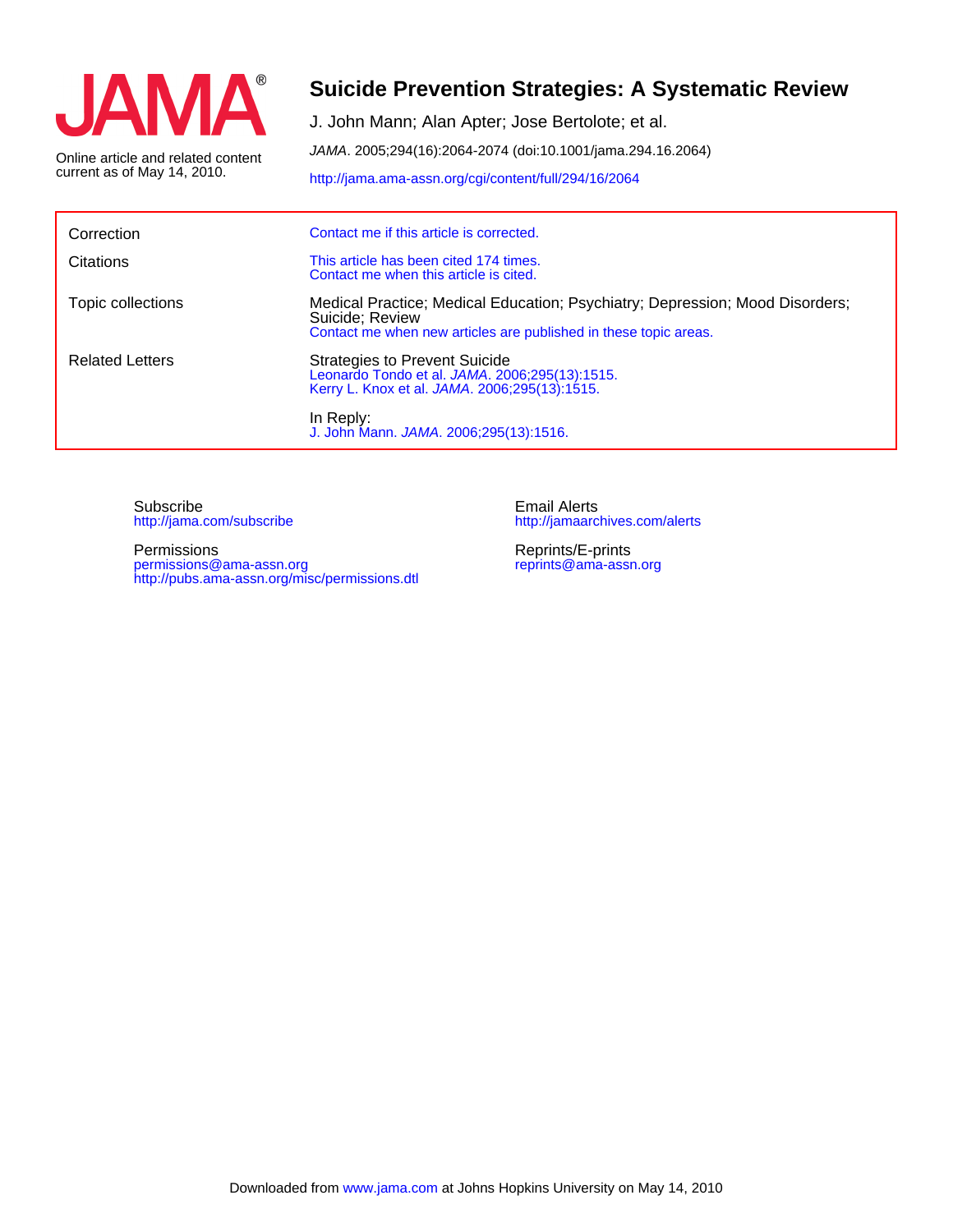# **Suicide Prevention Strategies** A Systematic Review

| J. John Mann, MD            |
|-----------------------------|
| Alan Apter, MD              |
| Jose Bertolote, MD          |
| Annette Beautrais, PhD      |
| Dianne Currier, PhD         |
| Ann Haas, PhD               |
| Ulrich Hegerl, MD           |
| Jouko Lonnqvist, MD         |
| Kevin Malone, MD            |
| Andrej Marusic, MD, PhD     |
| Lars Mehlum, MD             |
| George Patton, MD           |
| Michael Phillips, MD        |
| Wolfgang Rutz, MD           |
| Zoltan Rihmer, MD, PhD, DSc |
| Armin Schmidtke, MD, PhD    |
| David Shaffer, MD           |
| Morton Silverman, MD        |
| Yoshitomo Takahashi, MD     |
| Airi Varnik, MD             |
| Danuta Wasserman, MD        |
| Paul Yip, PhD               |
| Herbert Hendin, MD          |

UICIDE IS A SIGNIFICANT PUBLIC<br>
health issue. In 2002, an esti-<br>
mated 877 000 lives were lost<br>
worldwide through suicide, rep-<br>
resenting 1.5% of the global burden of UICIDE IS A SIGNIFICANT PUBLIC health issue. In 2002, an estimated 877 000 lives were lost worldwide through suicide, repdisease or more than 20 million disability-adjusted life-years (years of healthy life lost through premature death or disability).<sup>1</sup> The highest annual rates are in Eastern Europe, where 10 countries report more than 27 sui-

**CME available online at www.jama.com**

**Context** In 2002, an estimated 877 000 lives were lost worldwide through suicide. Some developed nations have implemented national suicide prevention plans. Although these plans generally propose multiple interventions, their effectiveness is rarely evaluated.

**Objectives** To examine evidence for the effectiveness of specific suicide-preventive interventions and to make recommendations for future prevention programs and research.

**Data Sources and Study Selection** Relevant publications were identified via electronic searches of MEDLINE, the Cochrane Library, and PsychINFO databases using multiple search terms related to suicide prevention. Studies, published between 1966 and June 2005, included those that evaluated preventative interventions in major domains; education and awareness for the general public and for professionals; screening tools for at-risk individuals; treatment of psychiatric disorders; restricting access to lethal means; and responsible media reporting of suicide.

**Data Extraction** Data were extracted on primary outcomes of interest: suicidal behavior (completion, attempt, ideation), intermediary or secondary outcomes (treatment seeking, identification of at-risk individuals, antidepressant prescription/use rates, referrals), or both. Experts from 15 countries reviewed all studies. Included articles were those that reported on completed and attempted suicide and suicidal ideation; or, where applicable, intermediate outcomes, including help-seeking behavior, identification of at-risk individuals, entry into treatment, and antidepressant prescription rates. We included 3 major types of studies for which the research question was clearly defined: systematic reviews and meta-analyses ( $n=10$ ); quantitative studies, either randomized controlled trials ( $n=18$ ) or cohort studies ( $n=24$ ); and ecological, or populationbased studies (n=41). Heterogeneity of study populations and methodology did not permit formal meta-analysis; thus, a narrative synthesis is presented.

**Data Synthesis** Education of physicians and restricting access to lethal means were found to prevent suicide. Other methods including public education, screening programs, and media education need more testing.

**Conclusions** Physician education in depression recognition and treatment and restricting access to lethal methods reduce suicide rates. Other interventions need more evidence of efficacy. Ascertaining which components of suicide prevention programs are effective in reducing rates of suicide and suicide attempt is essential in order to optimize use of limited resources.

*JAMA. 2005;294:2064-2074* www.jama.com

cides per 100 000 persons. Latin American and Muslim countries report the lowest rates, fewer than 6.5 per 100 000.2 In the United States, in 2002, suicide accounted for 31 655 deaths, a rate of  $11.0$  per 100 000 per year,<sup>3</sup> and general population surveys document a suicide attempt rate of 0.6% and a suicide ideation rate of  $3.3\%,$ <sup>4</sup> representing a huge human tragedy and an estimated \$11.8 billion in lost income.<sup>5</sup>

Suicidal behavior has multiple causes that are broadly divided into proximal

**Author Affiliations** are listed at the end of this article. **Corresponding Author:** J. John Mann, MD, Department of Neuroscience, New York State Psychiatric Institute, 1051 Riverside Dr, Box 42, New York, NY 10032 (jjm@columbia.edu).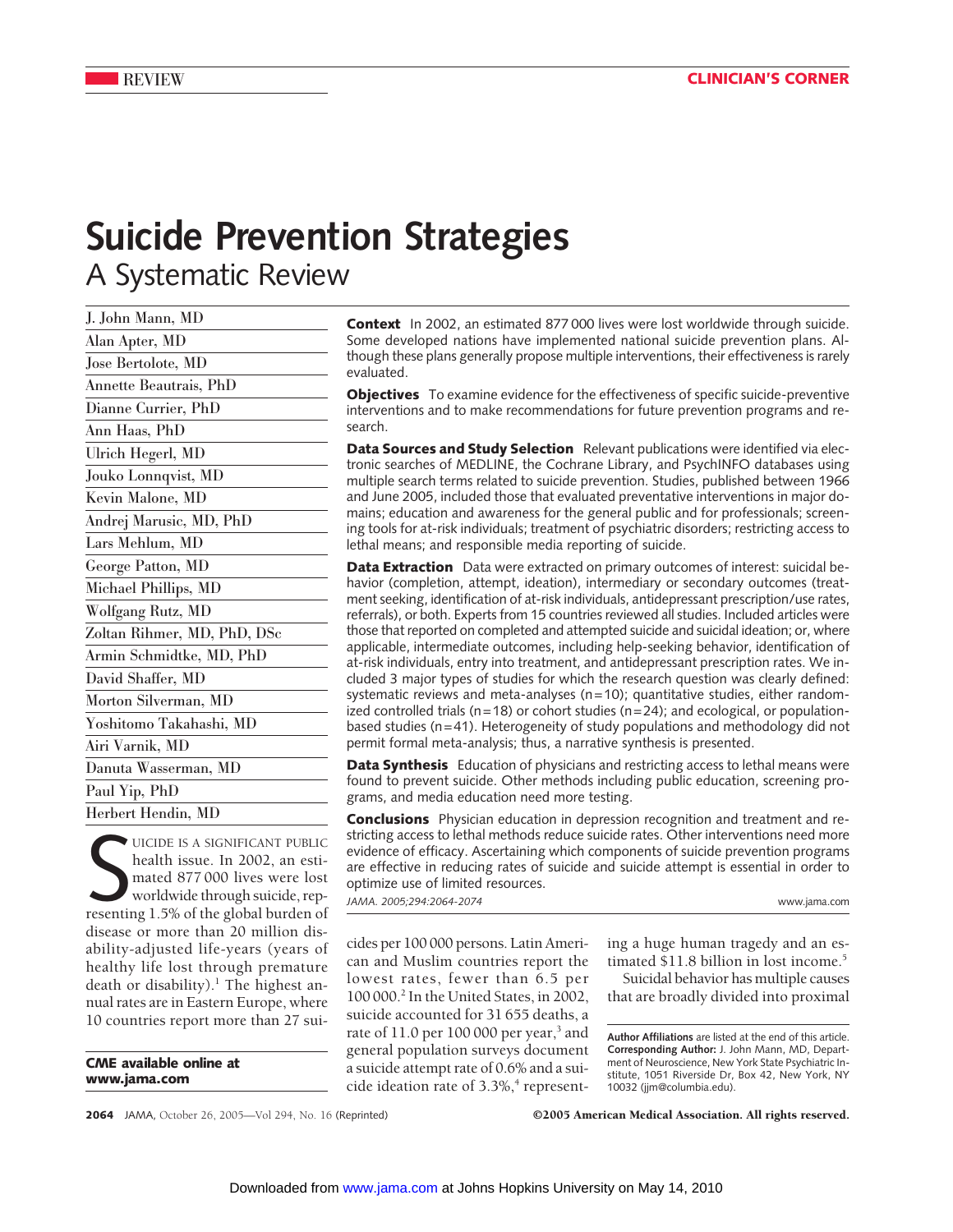stressors or triggers and predisposition.6 Psychiatric illness is a major contributing factor, and more than 90% of suicides have a *Diagnostic and Statistical Manual of Mental Disorders, Fourth Edition* (*DSM-IV*) psychiatric illness,<sup>7-13</sup> with some exceptions, such as in China.14 Mood disorders, principally major depressive disorder and bipolar disorder, are associated with about 60% of suicides.7,8,10,15,16 Other contributory factors include availability of lethal means, alcohol and drug abuse, access to psychiatric treatment, attitudes to suicide, help-seeking behavior, physical illness, marital status, age, and sex.6 To address these causes, suicide prevention involves a multifaceted approach with particular attention to mental health. The **FIGURE** illustrates the multiple factors involved in suicidal behavior<sup>6</sup> and indicates where specific preventive interventions are being directed. Suicide prevention is possible because up to 83% of suicides have had contact with

a primary care physician within a year of their death and up to 66% within a month.17,18 Thus, a key prevention strategy is improved screening of depressed patients by primary care physicians and better treatment of major depression. This review considers what is known about this and other prevention strategies to permit integration into a comprehensive prevention strategy.

Suicide experts from 15 countries met in Salzburg, Austria, in August 2004 to review efficacy of suicide prevention interventions. The 5-day workshop identified 5 major areas of prevention: education and awareness programs for the general public and professionals; screening methods for high-risk persons; treatment of psychiatric disorders; restricting access to lethal means; and media reporting of suicide.

# **DATA SOURCES**

An electronic literature search of all articles published between 1966 and June 2005 was conducted viaMEDLINE, the



Circled letters refer to relevant prevention interventions listed on right.

©2005 American Medical Association. All rights reserved. (Reprinted) JAMA, October 26, 2005—Vol 294, No. 16 **2065**

Cochrane Library, and PsychINFO to identify reports evaluating suicide prevention interventions. An initial search used theMEDLINEidentifier*suicide* (including the subheading *suicide, attempted*) and the subheading *prevention and control*, following that *suicide* was combined with the following identifiers: *depression*, *health education*, *health promotion*, *public opinion*, *mass screening*, *family physicians*,*medical education*, *primary health care*, *antidepressive agents*, *psychotherapy*,*schools*,*adolescents*,*methods*,*firearms*,*overdose*,*poisoning*,*gaspoisoning*, and *mass media*. We identified 5020 articles, which were not bound by the 5 major areas identified during the workshop.Abstracts were reviewed and full-text articles that met inclusion criteria were retrieved. All reports were reviewed by at least 2 authors.

# **Study Selection**

Studies were included if they reported on either the primary outcomes of interest, namelycompletedandattempted suicide andsuicidalideation;or,whereapplicable, intermediate outcomes, including helpseeking behavior, identification of at-risk individuals,entryinto treatment,andantidepressant prescription rates.

We included 3 major types of studies for which the research question was clearly defined as assessment of efficacy or effectiveness of prevention programs in terms of the above primary or secondary outcomes; (1) systematic reviewsand meta-analyses  $(n=10)$  for which the search strategy was comprehensive and the methodological quality of primary studies was critically appraised;  $(2)$  quantitative studies, either randomized controlled trials (n=18), or cohort studies  $(n=24)$ ; and  $(3)$  ecological or population based studies (n=41).**TABLE 1** and **TABLE 2** detail study type, study population, and preventive intervention tested and rate the studies according to the scheme proposed by the Oxford Centre for Evidence Based Medicine.112 Randomized controlled trials provide the most compelling evidence of efficacy while findings of naturalistic studies are largely correlational, indicating that their outcomes need further testing.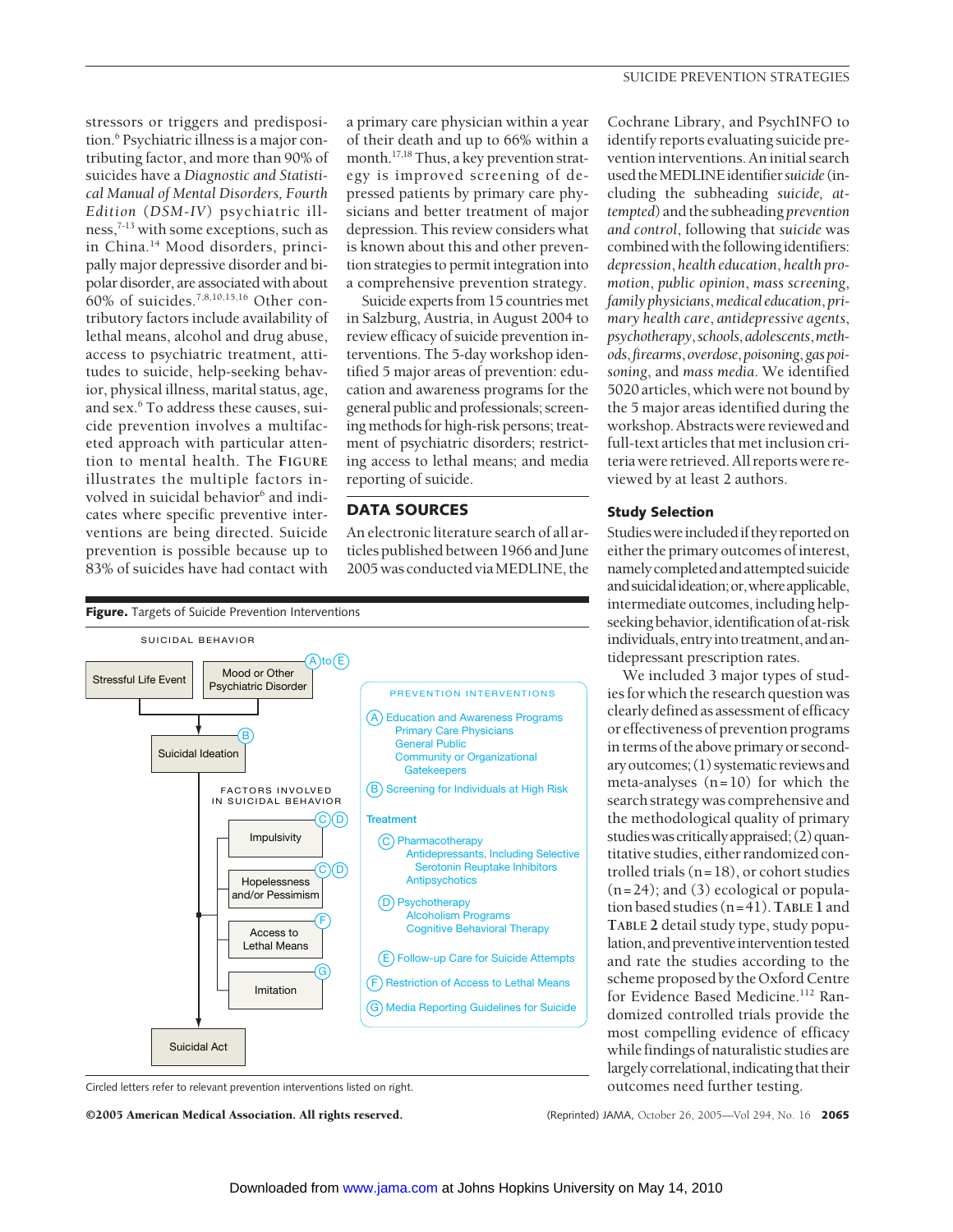|                                               | Table 1. Study Type, Level of Evidence, Population, and Prevention Strategy |                |                                                   |                                                          |
|-----------------------------------------------|-----------------------------------------------------------------------------|----------------|---------------------------------------------------|----------------------------------------------------------|
| Source                                        | <b>Study Type</b>                                                           | Level*         | Population                                        | <b>Prevention Strategy</b>                               |
| Gunnell et al, <sup>19</sup> 2005             | Meta-analysis                                                               | 1A             | RCTs in UK psychiatric patients                   | Antidepressant use                                       |
| Fergusson et al, <sup>20</sup> 2005           | Meta-analysis                                                               | 1A             | RCTs in psychiatric patients                      | Antidepressant use                                       |
| Khan et al, <sup>21</sup> 2003                | Meta-analysis                                                               | 1A             | RCTs in US psychiatric patients                   | Antidepressant use                                       |
| Ploeg et al, <sup>22</sup> 1996               | Systematic review                                                           | 2A             | Adolescents                                       | Curriculum-based programs                                |
| Guo and Harstall, <sup>23</sup> 2002          | Systematic review                                                           | 2A             | Adolescents                                       | Curriculum-based program                                 |
| Pignone et al, <sup>24</sup> 2002             | Systematic review                                                           | 2A             | Primary care patients                             | Screening for depression in primary care                 |
| Feightner, 25 1994                            | Systematic review                                                           | 2A             | Primary care patients                             | Screening for depression in primary care                 |
| Gaynes et al, <sup>26</sup> 2004              | Systematic review                                                           | 2A             | Primary care patients                             | Screening for suicide risk in primary care               |
| Gilbody et al, <sup>27</sup> 2003             | Systematic review                                                           | 2A             | Primary care patients                             | Detecting and treating depression in primary care        |
| Hawton et al, <sup>28</sup> 2000              | Systematic review                                                           | 2A             | Patients who attempted suicide                    | Psychotherapy                                            |
| Aseltine and DeMartino, <sup>29</sup> 2004    | <b>RCT</b>                                                                  | 1B             | Adolescents                                       | Curriculum-based program                                 |
| Thompson et al, <sup>30</sup> 2000            | <b>RCT</b>                                                                  | 1B             | Primary care patients                             | Detecting and treating depression in primary care        |
| Bruce et al, 31 2004                          | <b>RCT</b>                                                                  | 1B             | Older primary care patients                       | Detecting and treating depression in primary care        |
| Glick et al, 32 2004                          | <b>RCT</b>                                                                  | 1B             | Adults with schizophrenia spectrum<br>disorders   | Clozapine                                                |
| Meltzer et al, <sup>33</sup> 2003             | <b>RCT</b>                                                                  | 1B             | Adults with schizophrenia spectrum<br>disorders   | Clozapine                                                |
| Thies-Flechtner et al, <sup>34</sup> 1996     | <b>RCT</b>                                                                  | 1B             | Adults with affective disorders                   | Lithium                                                  |
| Brown et al, 35 2005                          | <b>RCT</b>                                                                  | 1B             | Suicide attempters                                | Psychotherapy                                            |
| Guthrie et al, <sup>36</sup> 2001             | <b>RCT</b>                                                                  | 1B             | Suicide attempters                                | Psychotherapy                                            |
| Bateman and Fonagy, 37 2001                   | <b>RCT</b>                                                                  | 1B             | Borderline personality disorder<br>patients       | Psychotherapy                                            |
| Motto and Bostrom, <sup>38</sup> 2001         | <b>RCT</b>                                                                  | 1B             | Suicide attempters                                | Follow-up care: postal contact program                   |
| Cedereke et al, <sup>39</sup> 2002            | <b>RCT</b>                                                                  | 1B             | Suicide attempters                                | Follow-up care: telephone contact program                |
| Allard et al, <sup>40</sup> 1992              | <b>RCT</b>                                                                  | 1B             | Suicide attempters                                | Follow-up care                                           |
| Morgan et al, <sup>41</sup> 1993              | <b>RCT</b>                                                                  | 1B             | Suicide attempters                                | Follow-up care: green card                               |
| Asarnow et al, <sup>42</sup> 2005             | <b>RCT</b>                                                                  | 1B             | Adolescents                                       | Primary care physician education: quality<br>improvement |
| Orbach and Bar-Joseph, <sup>43</sup> 1993     | <b>RCT</b>                                                                  | 1B             | Adolescents                                       | Curriculum-based program                                 |
| Eggert et al, <sup>44</sup> 1995              | <b>RCT</b>                                                                  | 1B             | Adolescents                                       | Curriculum-based program                                 |
| Thompson et al, <sup>45</sup> 2001            | <b>RCT</b>                                                                  | 1B             | Adolescents                                       | Curriculum-based program                                 |
| Huey et al, 46 2004                           | <b>RCT</b>                                                                  | 1B             | Psychiatric crisis in adolescents                 | Follow-up care                                           |
| Rihmer, 47 2001                               | Cohort study (quasi-experimental)                                           | 2B             | Primary care patients in Hungary                  | Primary care physician education                         |
| Marusic et al, <sup>48</sup> 2004             | Cohort study (quasi-experimental)                                           | 2B             | Primary care patients in Slovenia                 | Primary care physician education                         |
| Kelly et al, <sup>49</sup> 1998               | Cohort study (quasi-experimental)                                           | 2B             | Primary care physicians                           | Primary care physician education                         |
| Oyama et al, <sup>50</sup> 2004               | Cohort study (quasi-experimental)                                           | 2B             | Primary care patients in Japan                    | Primary care physician education                         |
| Mann et al, <sup>51</sup> 2004                | Cohort study (quasi-experimental)                                           | 2B             | General population in Hungary                     | Antidepressants                                          |
| Knox et al, 52 2003                           | Cohort study (quasi-experimental)                                           | 2B             | US Air Force personnel                            | Gatekeeper programs                                      |
| Motto. <sup>53</sup> 1970                     | Quasi-experimental                                                          | 2B             | General US population                             | Media blackout                                           |
| Loftin et al, <sup>54</sup> 1991              | Cohort study (quasi-experimental)                                           | 2B             | General US population                             | Firearm restriction                                      |
| Hegerl et al, <sup>55</sup> 2003              | Cohort study (quasi-experimental)                                           | 2B             | General population in Germany                     | Public education campaign                                |
| Jorm et al, <sup>56</sup> 2005                | Cohort study (quasi-experimental)                                           | 2B             | General population in Australia                   | Public education campaign                                |
| Paykel et al, <sup>57</sup> 1998              | Cohort study                                                                | 2B             | General UK population                             | Public education campaign                                |
| Akroyd and Wyllie, <sup>58</sup> 2002         | Cohort study                                                                | 2B             | General population in New Zealand                 | Public education campaign                                |
| Lehfeld et al, <sup>59</sup> 2004             | Cohort study                                                                | 2B             | General population in Germany                     | Public education campaign                                |
| Naismith et al, <sup>60</sup> 2001            | Cohort study                                                                | 2B             | Primary care physicians in Australia              | Primary care physician education                         |
| Hannaford et al, <sup>61</sup> 1996           | Cohort study                                                                | 2B             | Primary care physicians in UK                     | Primary care physician education                         |
| Lin et al, 62 2001                            | Cohort study                                                                | 2B             | Primary care physicians in US                     | Primary care physician education                         |
| Valentini et al, 63 2004                      | Cohort study                                                                | 2B             | Primary care physicians and<br>patients in Brazil | Primary care physician education                         |
| Pfaff et al, 64 2001                          | Cohort study                                                                | 2Β             | Primary care physicians in Australia              | Primary care physician education                         |
| Takahashi et al, 65 1998                      | Cohort study                                                                | 2B             | Primary care patients                             | Primary care physician education                         |
| Rutz, 66 1989                                 | Cohort study                                                                | 2B             | Primary care patients                             | Primary care physician education                         |
| Mehlum and Schwebs, 67 2000                   | Cohort study                                                                | 2B             | Norwegian Army                                    | Gatekeeper education                                     |
| Dieserud et al, <sup>68</sup> 2000            | Cohort study                                                                | 2B             | General population in Norway                      | Chain of care                                            |
| Aoun, 69 1999                                 | Cohort study                                                                | 4              | High-risk adults                                  | Follow-up care                                           |
| Rotheram-Borus et al, <sup>70</sup> 2000      | Cohort study                                                                | $\overline{4}$ | Suicide attempters                                | Follow-up care                                           |
| Abbreviation: RCT randomized controlled trial |                                                                             |                |                                                   |                                                          |

Abbreviation: RCT, randomized controlled trial.<br>\*Oxford Centre for Evidence Based Medicine, levels of evidence: 1A, systematic review of RCTs; 1B, individual RCT; 2A, systematic review of cohort studies; 2B, individual coh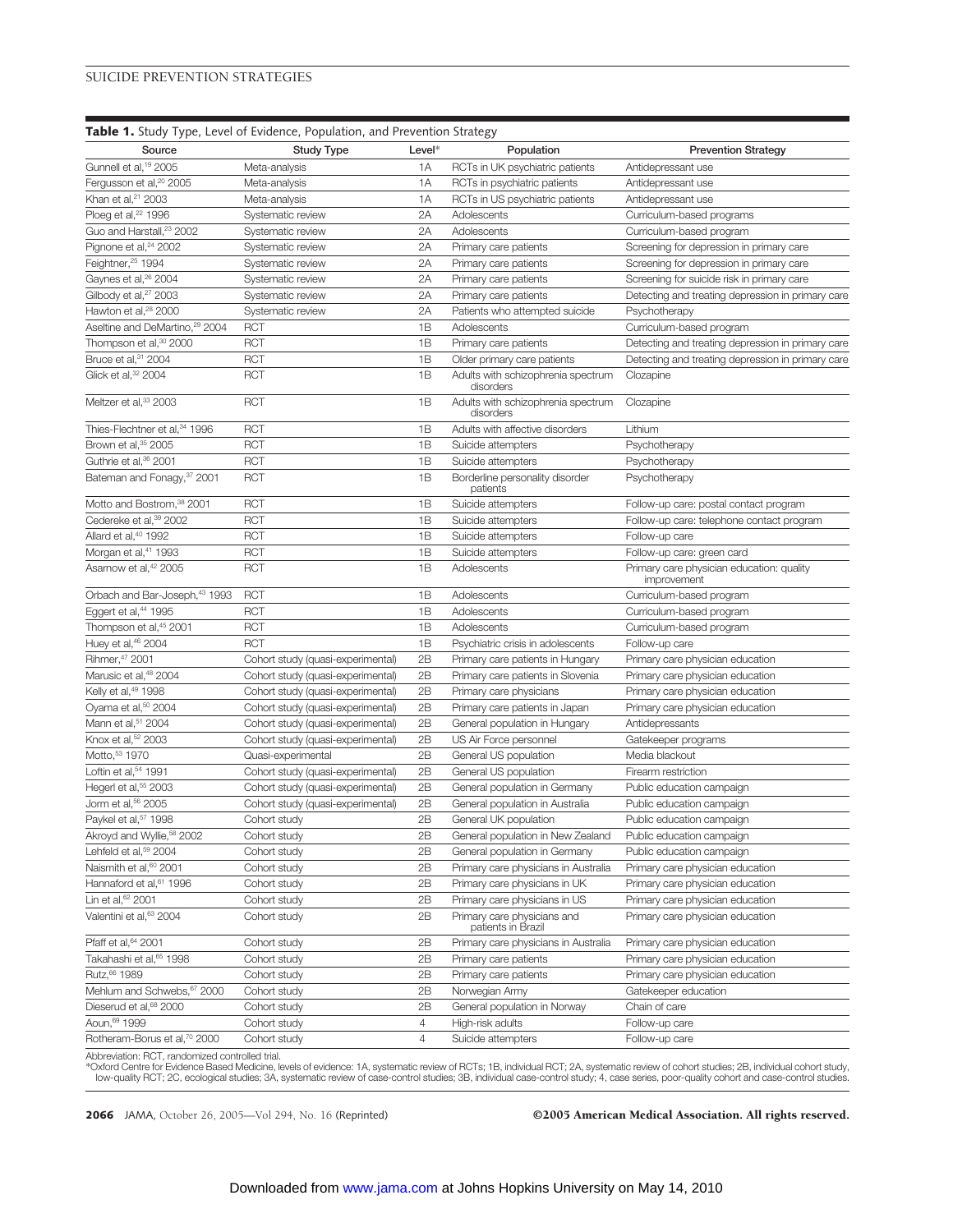### **DATA SYNTHESIS**

Heterogeneity in study methodology and populations limited formal metaanalysis, thus we present a narrative synthesis of the results for the key domains of suicide prevention interventions.

# **Awareness and Education**

**General Public.** Public education campaigns are aimed at improving recognition of suicide risk and help seeking through improved understanding of the causes and risk factors for suicidal behavior, particularly mental illness. Public education also seeks to reduce stigmatization of mental illness and suicide and challenges the acceptance of suicide as inevitable, as a national character trait, or as an appropriate solution to life problems, including serious medical illness. Despite their popularity as a public health intervention, the effectiveness of public awareness and education campaigns in reducing suicidal behavior has seldom been systematically evaluated.

Studies in Germany,<sup>55</sup> the United Kingdom,<sup>57</sup> Australia,<sup>56</sup> and New Zealand<sup>58</sup> suggest modest effects of public education campaigns on attitudes regarding the causes and treatment of depression. Such public education and awareness campaigns, largely about depression, have no detectable effect on primary outcomes of decreasing suicidal acts or on intermediate measures, such as more treatment seeking or increased antidepressant use.57,58,113 The German study showed an 18% decrease in suicide attempts in an intervention region after 9 months of a depression awareness campaign.<sup>59</sup> However, the decline in suicide attempts occurred without a greater improvement in attitudes in the intervention region compared with the control region.55

Other specific education strategies are aimed at youth, including school and community-based programs.<sup>114,115</sup> Few such programs are evidencebased, reflect the current state of knowledge in suicide prevention, or evaluate effectiveness and safety for

preventing suicidal behavior.<sup>114</sup> A systematic review of studies published from 1980-1995 found that knowledge about suicide improved but there were both beneficial and harmful effects in terms of help-seeking, attitudes, and peer support.<sup>22</sup> A later review of studies published from 1990-2002 also found that curriculum-based programs increase knowledge and improve attitudes to mental illness and suicide but found insufficient evidence for prevention of suicidal behavior.<sup>23</sup> A subsequent controlled trial reported lower suicide attempt rates, greater knowledge, and more adaptive attitudes about depression and suicide in the intervention group compared with in the 3 months after the intervention, but no significant benefits for rates of suicide ideation or help-seeking.<sup>29</sup> In adolescents, several studies found that improving problem solving, coping with stress, and increasing resilience enhance hypothesized protective factors but effects on suicidal behavior were unevaluated.<sup>43-45</sup>

**Primary Care Physicians.** Depression and other psychiatric disorders are underrecognized and undertreated in the primary care setting.<sup>116,117</sup> Prevention is possible because most suicides have had contact with a primary care physician within a month of death.<sup>17,18</sup> Primary care physicians' lack of knowledge about or failure to screen patients for depression may contribute to nontreatment seen in most suicides. Therefore, improving physician recognition of depression and suicide risk evaluation is a component of suicide prevention.

Some studies in the United Kingdom,<sup>61</sup> Australia,<sup>60</sup> the United States,<sup>24</sup> and Northern Ireland,<sup>49</sup> showed that programs aimed at educating primary care physicians improved detection and increased treatment of depression, but that was not shown in other studies in the United States,<sup>62</sup> Brazil,<sup>63</sup> and the United Kingdom.30 Nurse case management, collaborative care, or quality improvement initiatives can further improve the recognition and management of depression<sup>27</sup> and has application where education alone may be insufficient.

A controlled trial comparing a treatment algorithm plus depression care management with treatment as usual for late-life depression in primary care in the United States demonstrated greater improvement in patient suicidal ideation and a more favorable course of illness in the intervention group compared with the treatment-as-usual group.<sup>31</sup> An adolescent depression treatment quality improvement intervention with care managers supporting primary care physicians resulted in a 50% decrease in suicide attempts in the intervention group that was not statistically different from the control group (18%) due to the low base rate.<sup>42</sup> An Australian program that trained primary care physicians to recognize and respond to psychological distress and suicidal ideation in young people increased identification of suicidal patients by 130% (determined by the Depressive Symptom Inventory– Suicidality Subscale score), without changes in treatment or management strategies.<sup>64</sup> Studies examining suicidal behavior in response to primary care physician education programs, mostly targeting depression recognition and treatment, in specific regions in Sweden,<sup>66,118</sup> Hungary,<sup>47</sup> Japan,<sup>65</sup> and Slovenia48 have all reported increased prescription rate for antidepressants and often substantial declines in suicide rates and represent the most striking known example of a therapeutic intervention lowering suicide rates.

**Gatekeepers.** Suicide prevention includes a range of interventions focused on community or organizational gatekeepers whose contact with potentially vulnerable populations provides an opportunity to identify at-risk individuals and direct them to appropriate assessment and treatment.5 *Gatekeepers* include clergy, first responders, pharmacists, geriatric caregivers, personnel staff, and those employed in institutional settings, such as schools, prisons, and the military. Education covered awareness of risk factors, policy changes to encourage help-seeking, availability of resources, and efforts to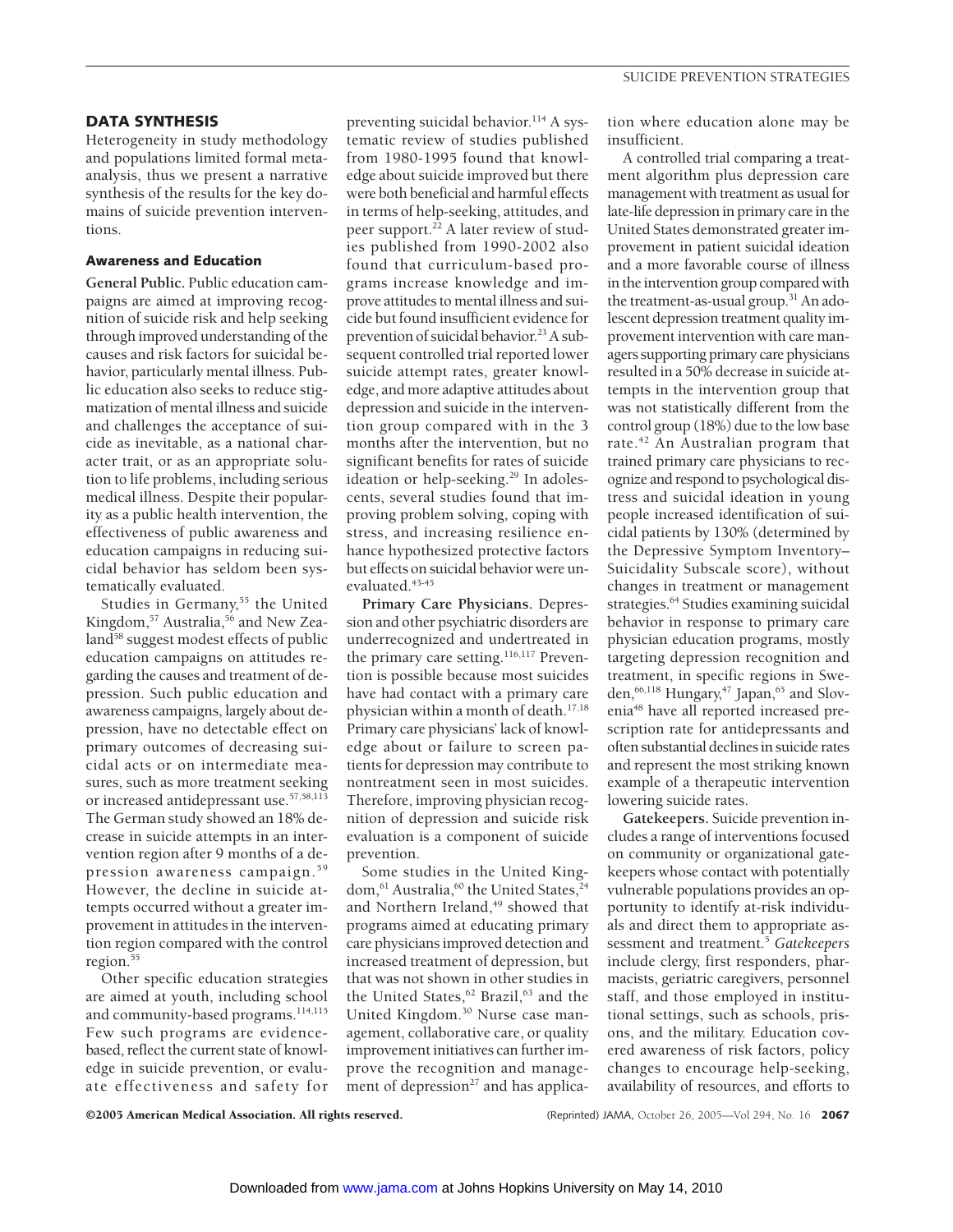reduce stigma associated with helpseeking. In addition to gatekeeper training, these programs also promoted organization-wide awareness of mental health and suicide and facilitated access to mental health services.

To date, systematic evaluation of impact on suicidal behavior has largely been limited to multilevel programs conducted in institutional settings, such as the military where programs in the Norwegian Army67 and the US Air

Force<sup>52</sup> have reported success in lowering suicide rates.

#### **Screening**

Screening aims to identify at-risk individuals and direct them to treatment.

| Table 2. Ecological Studies, Level of Evidence, Population, and Prevention Strategy                                                                                    |                   |        |                                                                            |                                                                                 |  |  |
|------------------------------------------------------------------------------------------------------------------------------------------------------------------------|-------------------|--------|----------------------------------------------------------------------------|---------------------------------------------------------------------------------|--|--|
| Source                                                                                                                                                                 | <b>Study Type</b> | Level* | Population                                                                 | <b>Prevention Strategy</b>                                                      |  |  |
| Etzersdorfer and Sonneck, <sup>71</sup> 1998                                                                                                                           | Ecological        | 2C     | General population in Austria                                              | Media blackout                                                                  |  |  |
| Bridges and Kunselman, <sup>72</sup> 2004                                                                                                                              | Ecological        | 2C     | General population in Canada                                               | Firearm restrictions                                                            |  |  |
| Lester and Leenaars, <sup>73</sup> 1993                                                                                                                                | Ecological        | 2C     | General population in Canada                                               | Firearm restrictions                                                            |  |  |
| Snowdon and Harris, <sup>74</sup> 1992                                                                                                                                 | Ecological        | 2C     | General population in Australia                                            | Firearm restrictions                                                            |  |  |
| Ludwig and Cook, <sup>75</sup> 2000                                                                                                                                    | Ecological        | 2C     | General US population                                                      | Firearm restrictions                                                            |  |  |
| Ohberg et al, <sup>76</sup> 1995                                                                                                                                       | Ecological        | 2C     | General population in Finland                                              | Pesticide restriction                                                           |  |  |
| Bowles, <sup>77</sup> 1995                                                                                                                                             | Ecological        | 2C     | General population in Samoa                                                | Pesticide restriction                                                           |  |  |
| Carrington, <sup>78</sup> 1999                                                                                                                                         | Ecological        | 2C     | General population in Canada                                               | Firearm restriction                                                             |  |  |
| Kreitman, <sup>79</sup> 1976                                                                                                                                           | Ecological        | 2C     | General UK population                                                      | Domestic gas detoxification                                                     |  |  |
| Lester, 80 1990                                                                                                                                                        | Ecological        | 2C     | General population in Switzerland                                          | Domestic gas detoxification                                                     |  |  |
| Gunnell et al, <sup>81</sup> 2000                                                                                                                                      | Ecological        | 2C     | General UK population                                                      | Domestic gas detoxification                                                     |  |  |
| Crome, 82 1993                                                                                                                                                         | Ecological        | 2C     | General population                                                         | Barbiturate restrictions                                                        |  |  |
| Nielsen and Nielsen, 83 1992                                                                                                                                           | Ecological        | 2C     | General population                                                         | Barbiturate restrictions                                                        |  |  |
| Yamasawa et al, <sup>84</sup> 1980                                                                                                                                     | Ecological        | 2C     | General population in Japan                                                | Barbiturate restrictions                                                        |  |  |
| Hawton, 85 2002                                                                                                                                                        | Ecological        | 2C     | General UK population                                                      | Analgesic packaging changes                                                     |  |  |
| McClure, 86 2000                                                                                                                                                       | Ecological        | 2C     | General population in England and Wales                                    | Catalytic converters                                                            |  |  |
| Kelly and Bunting, 87 1998                                                                                                                                             | Ecological        | 2C     | General population in England and Wales                                    | Catalytic converters                                                            |  |  |
| Shelef, 88 1994                                                                                                                                                        | Ecological        | 2C     | General US population                                                      | Catalytic converters                                                            |  |  |
| Carlsten et al, 89 2001                                                                                                                                                | Ecological        | 2C     | General population in Sweden                                               | Antidepressants                                                                 |  |  |
| Beautrais,90 2001                                                                                                                                                      | Ecological        | 2C     | General population in New Zealand                                          | Barriers to jumping                                                             |  |  |
| Gibbons et al, <sup>91</sup> 2004                                                                                                                                      | Ecological        | 2C     | General US population                                                      | Antidepressant use plus<br>introduction of<br>lower-toxicity<br>antidepressants |  |  |
| Olfson et al, 92 2003                                                                                                                                                  | Ecological        | 2C     | US adolescents                                                             | Antidepressants                                                                 |  |  |
| Hall et al, 93 2003                                                                                                                                                    | Ecological        | 2C     | General population in Australia                                            | Antidepressants                                                                 |  |  |
| Helgason et al, 94 2004                                                                                                                                                | Ecological        | 2C     | General population in Iceland                                              | Antidepressants                                                                 |  |  |
| Takahashi, 95 1999                                                                                                                                                     | Ecological        | 2C     | General population in Japan                                                | Antidepressants                                                                 |  |  |
| Guaiana et al, 96 2005                                                                                                                                                 | Ecological        | 2C     | General population in Italy                                                | Antidepressants                                                                 |  |  |
| Simon et al, 97 2005                                                                                                                                                   | Ecological        | 2C     | General US population                                                      | Antidepressants                                                                 |  |  |
| Valuck et al, 98 2004                                                                                                                                                  | Ecological        | 2C     | US adolescents                                                             | Antidepressants                                                                 |  |  |
| Ludwig and Marcotte, 99 2005                                                                                                                                           | Ecological        | 2C     | General population in 27 countries                                         | <b>SSRIs</b>                                                                    |  |  |
| Cantor and Slater, 100 1995                                                                                                                                            | Ecological        | 2C     | General population in Australia                                            | Firearm restrictions                                                            |  |  |
| Whitlock, 101 1975                                                                                                                                                     | Ecological        | 2C     | General population in Australia                                            | Barbiturate restriction                                                         |  |  |
| Lester, 102 1991                                                                                                                                                       | Ecological        | 2C     | General population in the Netherlands                                      | Domestic gas detoxification                                                     |  |  |
| Wiedenmann and Weyerer, 103 1993                                                                                                                                       | Ecological        | 2C     | General population in Germany                                              | Domestic gas detoxification                                                     |  |  |
| Lester, 104 1990                                                                                                                                                       | Ecological        | 2C     | General US population                                                      | Domestic gas detoxification                                                     |  |  |
| Oliver and Hetzel, 105 1972                                                                                                                                            | Ecological        | 2C     | General population in Australia                                            | Barbiturate restrictions                                                        |  |  |
| Retterstol, 106 1989                                                                                                                                                   | Ecological        | 2C     | General population in Norway                                               | Barbiturate restrictions                                                        |  |  |
| Carlsten et al, <sup>107</sup> 1996                                                                                                                                    | Ecological        | 2C     | General population in Sweden                                               | Barbiturate restrictions                                                        |  |  |
| Mott et al, 108 2002                                                                                                                                                   | Ecological        | 2C     | General US population                                                      | Catalytic converters                                                            |  |  |
| Kapur et al, <sup>109</sup> 1992                                                                                                                                       | Ecological        | 2C     | General US population<br>Introduction of lower-toxicity<br>antidepressants |                                                                                 |  |  |
| Wasserman and Varnik, <sup>110</sup> 1998                                                                                                                              | Ecological        | 2C     | General population in former USSR                                          | Alcohol restriction                                                             |  |  |
| Lester, 111 1999                                                                                                                                                       | Ecological        | 2C     | General population in Iceland                                              | Alcohol restriction                                                             |  |  |
| Abbreviation: SSRIs, selective serotonin reuptake inhibitor.<br>*For the definition of the Oxford Centre for Evidence Based Medicine. Levels of Evidence, see Table 1. |                   |        |                                                                            |                                                                                 |  |  |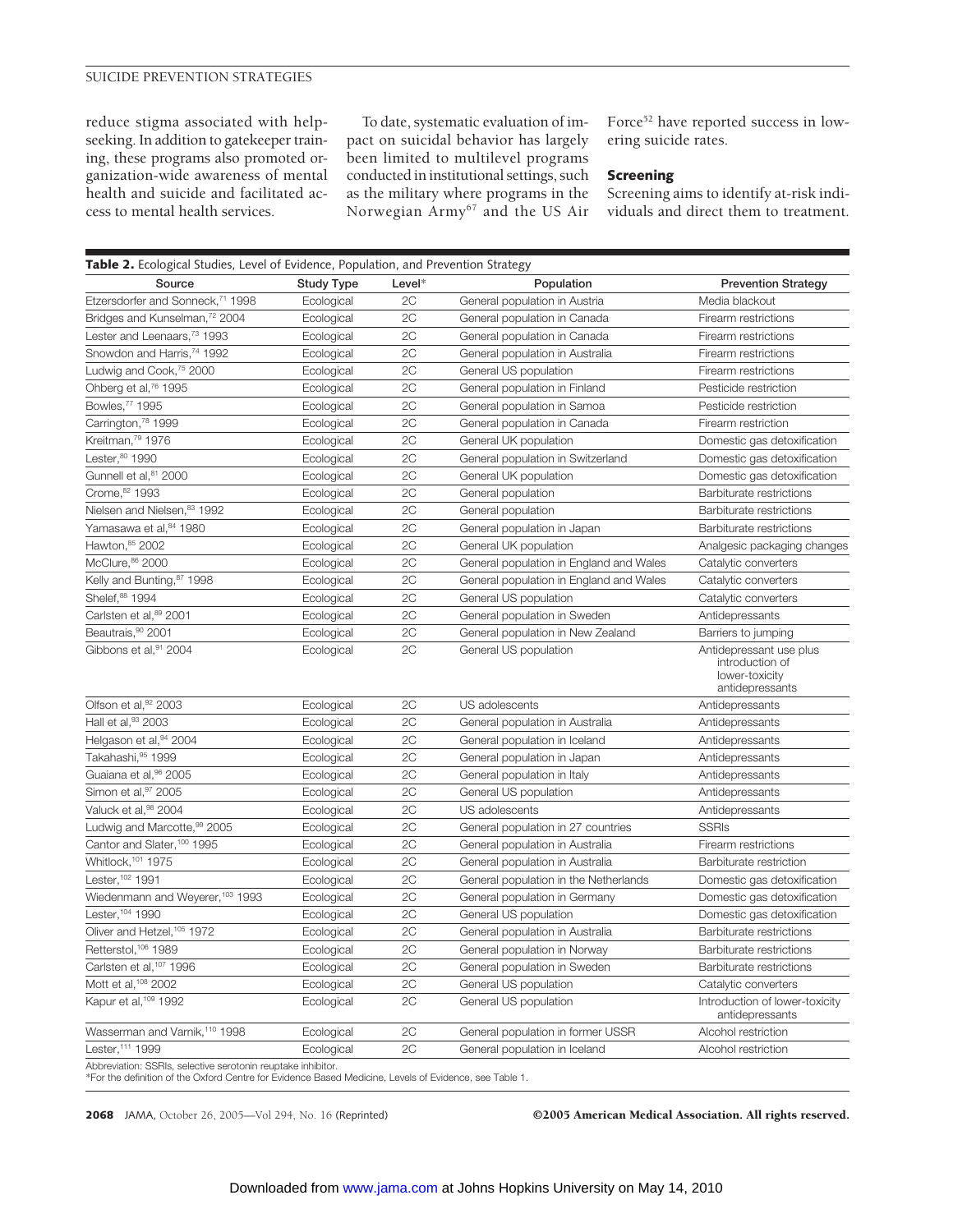The focus may be on suicidal behavior directly or risk factors, such as depression or substance abuse. Screening instruments for depression, suicidal ideation, or suicidal acts administered to high school students,<sup>119</sup> juvenile offenders,<sup>120</sup> and youth in general<sup>121</sup> have reliability and validity in identifying individuals at increased risk for suicidal behavior and are reported to double the number of known at-risk individuals.122 There is no evidence that screening youth for suicide induces suicidal thinking or behavior.<sup>123</sup> Acceptance of the need for treatment by identified atrisk youth and actual treatment implementation are understudied as potential barriers to the effectiveness of screening programs.

The US Preventive Services Task Force (USPSTF) review of studies of depression screening in adults in primary health care settings found a 10% to 47% increase in rates of detection and diagnosis of depression with the use of screening tools.<sup>24</sup> The effect on treatment was mixed, due to differences in study methodology. In contrast, a Canadian review of depression screening studies did not find routine screening in primary care to improve depression care.<sup>25</sup> Neither report commented on effects on suicidal behavior. In contrast, screening in localized geographic areas results in more treatment of depression and lower suicide rates.50,51,66 The 2004 USPSTF26 review of evidence on screening for suicide risk, as opposed to depression, found no published studies in English evaluating the effectiveness of screening for suicide risk in primary care.

#### **Treatment Interventions**

**Pharmacotherapy.** Psychiatric disorders are present in at least 90% of suicides and more than 80% are untreated at time of death.124,125 Depression is untreated or undertreated in general, 116,126 even after suicide attempt.127 Thus, treating mood and other psychiatric disorders is a central component of suicide prevention.5

Antidepressant medications alleviate depression and other psychiatric disorders.128 However meta-analyses of RCTs have generally not detected benefit for suicide or suicide attempts in studies of antidepressants in mood and other psychiatric disorders,19-21 perhaps due to the low base rate of suicidal behavior and insufficient systematic screening for suicidal behavior since reliance on spontaneous reporting underestimates rates of suicidal behavior.129 Randomized controlled trials can be informative when higher-risk patients are studied and indicate an antisuicidal effect for lithium in major mood disorders<sup>34</sup> and clozapine in schizophrenia.32,33 Few studies prospectively identified suicidal behavior as an outcome measure and systematically assessed it throughout the RCT.

Higher prescription rates of antidepressants correlate with decreasing suicide rates in adults or youth in Hungary,<sup>47</sup> Sweden,<sup>89</sup> Australia,<sup>93</sup> and the United States.<sup>91,92</sup> Geographic regions or demographic groups with the highest selective serotonin reuptake inhibitor prescription rates have the lowest suicide rates in the United States<sup>91</sup> and Australia. $93$  Although Iceland,  $94$  Japan,<sup>95</sup> and Italy<sup>96</sup> do not show such correlations, potential reasons include lack of compliance; pre-existing lowsuicide rate, resulting in a floor effect; and high rates of alcoholism that may elevate suicide rates or the effect may be confined to women because too few men seek and comply with treatment with antidepressants. Suicide rates in 27 countries fell most markedly in countries that had the greatest increase in selective serotonin reuptake inhibitor prescriptions.<sup>99</sup> Patient population studies report lower suicide attempt rates in adults treated with antidepressant medication<sup>97</sup> and in adolescents after 6 months of antidepressant treatment compared with less than two months of treatment.<sup>98</sup> The risk of an ecological fallacy, that is, inferring causality from group correlations, prevents attributing decreases in suicide rates solely to antidepressant use. Nevertheless, there is a striking correlation and plausible mechanism linking antidepressant use to declining rates

of untreated major depression and therefore suicide.

Concerns about higher rates of suicide-related adverse event reports in depressed children and adolescents taking selective serotonin reuptake inhibitors compared with placebo in RCTs have prompted regulatory bodies in the United States, the United Kingdom, and Europe to issue warnings urging clinicians to monitor suicide risk and adverse effects carefully when prescribing antidepressants to youth. Such concerns need to be weighed against the risk of untreated depression because suicide is the third leading cause of death in youth and more than 90% of suicides in depressed youth are untreated at the time of death.<sup>130</sup>

**Psychotherapy.** Promising results in reducing repetition of suicidal behavior and improving treatment adherence exist for cognitive therapy,<sup>35</sup> problem-solving therapy,<sup>28</sup> intensive care plus outreach,<sup>28</sup> and interpersonal psychotherapy,36 compared with standard aftercare. Cognitive therapy halved the reattempt rate in suicide attempters compared with those receiving usual care.35 In borderline personality disorder, dialectical behavioral therapy<sup>28</sup> and psychoanalytically oriented partial hospitalization<sup>37</sup> improved treatment adherence and reduced suicidal behavior compared with standard after care. Intermediate outcomes such as hopelessness and depressive symptoms improve with problem solving therapy, and suicidal ideation is decreased with interpersonal psychotherapy, cognitive behavior therapy, and dialectical behavioral therapy.<sup>26</sup>

**Follow-up Care After Suicide Attempts.** Many psychiatric disorders, including depression, are chronic and recurrent $131$  and compliance with maintenance medication is often poor. Interventions for depression provided by primary care physicians are more effective when a case manager follows up with patients who miss appointments or need prescription renewals.132 Many depressed patients who survive a suicide attempt will make further suicide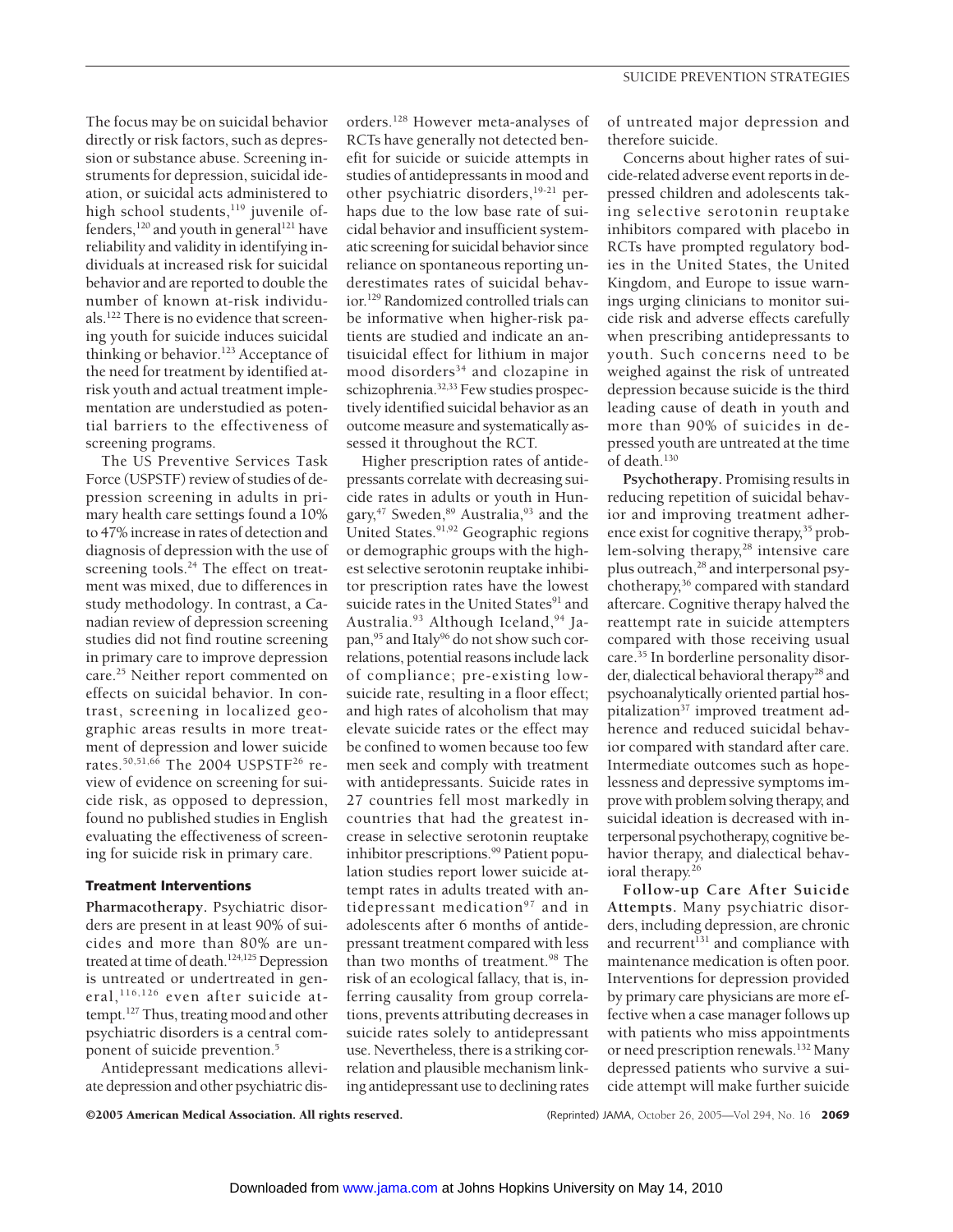attempts,<sup>133</sup> particularly in the period shortly following psychiatric hospitalization<sup>134,135</sup> or during future major depressive episodes.<sup>136</sup> Thus, improved acute, continuation, and maintenance care, including psychiatric hospitalization, where necessary, of those with recurrent or chronic psychiatric disorders,137-139 particularly patients who attempt suicide with mood disorders, has potential for prevention. Reduction of the number of psychiatric inpatient beds in Norway as part of a program of deinstitutionalization of psychiatric inpatients resulted in an increased suicide rate in the year after discharge with a standardized mortality ratio of 133(95% confidence interval, 90.1-190.7) in men and 208.5 (95% confidence interval, 121.5-333.9) in women.140

The Norwegian multidisciplinary chain-of-care networks provide follow-up care after hospital care to those who attempt suicide. Regions with chainof-care programs have lower treatment dropout rates and fewer repeat attempts.68 Intervention studies of those who attempt suicide to prevent future suicidal behavior have produced mixed results, including fewer suicides compared with a control group after regular mailings,<sup>38</sup> and fewer suicide attempts after issuing an emergency contact green card<sup>41</sup>) or use of a suicide intervention counselor to coordinate assessment and long-term treatment.<sup>69</sup> Other interventions for those who attempt suicide, including telephone follow-up, intensive psychosocial follow-up, and video education plus family therapy, resulted in no difference between standard aftercare and intervention groups in rate of reattempt or reemergent suicidal ideation.39,40,70

#### **Means Restriction**

Suicide attempts using highly lethal means, such as firearms in US men, or pesticides in rural China, India, and Sri Lanka, result in higher rates of death. Suicides by such methods have decreased after firearm control legislation,54,72-75,100 restrictions on pesticides, $76,77$  detoxification of domestic gas,79-81,101-103 restrictions on the

prescription and sale of barbiturates,  $82-84,101,105-107$  changing the packaging of analgesics to blister packets, 85 mandatory use of catalytic converters in motor vehicles,  $86-88,108$  construction of barriers at jumping sites,<sup>90</sup> and the use of new lower toxicity antidepressants.<sup>91,109</sup>

Where the method is common, restriction of means has led to lower overall suicide rates: firearms in Canada78 and Washington, DC,<sup>54</sup> barbiturate restriction in Australia,<sup>105</sup> domestic gas detoxification in Switzerland<sup>80</sup> and the United Kingdom,<sup>79</sup> and vehicle emissions in England.<sup>87</sup> Restrictions on access to alcohol have coincided with decreases in overall suicide rates in the former Union of Soviet Socialists Republics<sup>110</sup> and Iceland.<sup>111</sup>

Substitution of method may obscure a change in overall suicide rates, as has been observed for domestic gas detoxification among men in the United Kingdom,<sup>81</sup> in Germany,<sup>103</sup> and in the United States<sup>104</sup> and for banning the pesticide parathion in Finland.76 Despite unresolved questions about method substitution, these studies demonstrate the life-saving potential of restricting lethal means. Gauging the extent to which declining overall suicide rates are directly attributable to restriction in access to particular means requires consideration of long-term trends and confounding factors such as increased antidepressant use.

# **Media**

The media can help or hinder suicide prevention efforts by being an avenue for public education or by exacerbating suicide risk by glamorizing suicide or promoting it as a solution to life's problems. The latter may encourage vulnerable individuals to attempt suicide or to be attracted to suicide hot spots portrayed in the media as discussed by Pirkis et al<sup>141,142</sup> and Gould.<sup>143</sup> Media blackouts on reporting suicide have coincided with decreases in suicide rates.<sup>53</sup> A 1987 campaign to decrease media coverage of subway suicides in Austria cut subway suicides by 80%.71 The Internet is of increasing con**Table 3.** Postintervention Decrease in Total Suicide Rates

| Intervention                                                               | Suicides, % Decline<br>in Annual Rate |  |  |  |
|----------------------------------------------------------------------------|---------------------------------------|--|--|--|
| Education                                                                  |                                       |  |  |  |
| Public                                                                     | Not available                         |  |  |  |
| Primary care physician                                                     | 22-7366,47,65                         |  |  |  |
| Gatekeeper                                                                 |                                       |  |  |  |
| <b>US Air Force</b>                                                        | $40^{52}$                             |  |  |  |
| Norwegian Army                                                             | $33^{67}$                             |  |  |  |
| Increasing antidepressant                                                  | 3.291                                 |  |  |  |
| prescriptions*                                                             |                                       |  |  |  |
| Chain of care                                                              | Not available                         |  |  |  |
| Restricting lethal means                                                   |                                       |  |  |  |
| Guns                                                                       | $1.5 - 9.5^{78,147}$                  |  |  |  |
| Domestic gas                                                               | 19-3379,80                            |  |  |  |
| Barbiturates                                                               | 23105                                 |  |  |  |
| Vehicle emissions                                                          | Not available                         |  |  |  |
| Analgesics                                                                 | Not available                         |  |  |  |
| Media blackouts                                                            | Not available                         |  |  |  |
| *There was a 414% increase in antidepressant prescrip-<br>tions 1987-1999. |                                       |  |  |  |

cern, particularly the effects of suicide chat rooms, the provision of instruction in methods for suicide, and the active solicitation of suicide-pact partners.

Educating journalists and establishing media guidelines for reporting suicide have had mixed results.144 The American Foundation for Suicide Prevention and Annenberg Public Policy Center,<sup>145</sup> and The Centers for Disease Control and Prevention<sup>146</sup> in the United States have produced guidelines for the responsible reporting of suicide; however, no published studies have evaluated their impact.

# **Conclusions and Future Directions**

National suicide prevention strategies have been proposed despite knowledge deficits about the effectiveness of some common key components. The relative impact of different strategies on national suicide rates is important for planning but difficult to estimate. **TABLE 3** summarizes estimates of impact of different interventions on national suicide rates showing that the most promising interventions are physician education, means restriction, and gatekeeper education. Many universal or targeted educational interventions are multifaceted, and it is not known which components produce the desired outcome, or there may be longerterm trends in suicide rates that are not captured by the studies.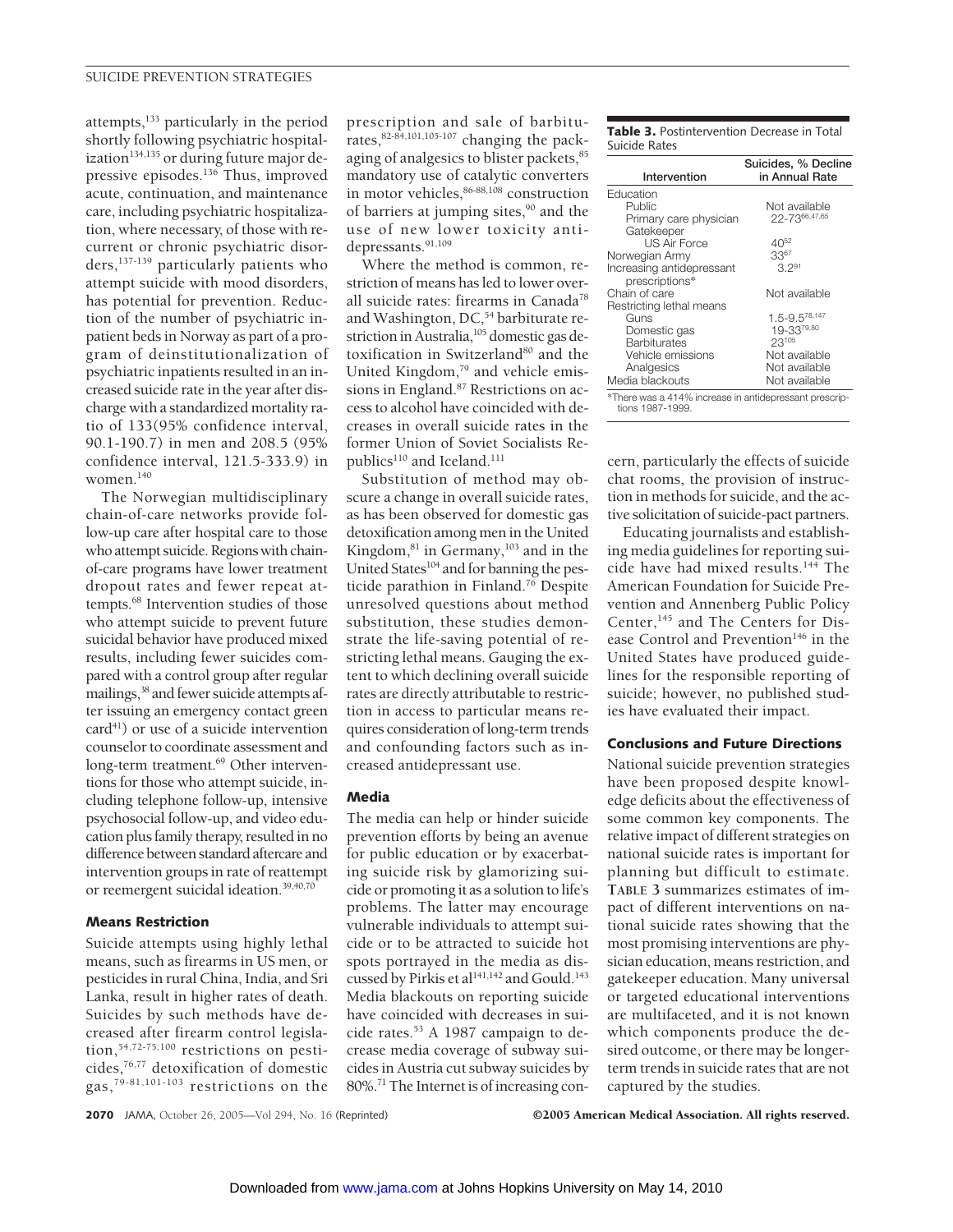**Physician Education.** This increases the number of diagnosed and treated depressed patients with accompanying reductions in suicide although booster programs appear necessary. Videoconferencing and other teleconferencing consulting methods are possibilities where expert help is not available locally. However, the effect on suicide rates must be measured, as well as effects on intermediate outcomes, such as primary care physician– diagnosed cases of major depression and antidepressant prescription rates.

**Pharmacotherapy.** Randomized controlled trials are needed to prove that selective serotonin reuptake inhibitors decrease suicide rates. Their efficacy is established for major depression, the main risk factor for suicide. Education programs targeting primary care physicians should include instruction on use of antidepressants. The relationship between antidepressant use and emergent suicidal ideation and behavior in depressed children and adolescents needs further study. Because most depressed youth who attempt suicide are untreated, it is important not to prematurely discourage the use of effective antidepressants such as fluoxetine.

**Gatekeeper Education.** Where the roles of gatekeepers are formalized and pathways to treatment are readily available, such as in the military, educating gatekeepers helps reduce suicidal behavior. Demonstration projects for other gatekeepers with intermediate outcome measures, such as referral rates and psychiatric treatment rates, should be conducted.

**Means Restriction.** Restricting access to lethal methods decreases suicides by those methods. Priority should be given to the most commonly used methods in each country. The possibility of substitution of methods requires ongoing monitoring, as does compliance with restrictions such as firearm access.

**Screening.** Although screening programs have reported some success in identifying individuals with known risk factors for suicide, particularly among high school and college student populations, further consideration needs to be given to determining the costeffectiveness of screening general populations vs identified at-risk populations for reducing suicide rates, the predictive validity and reliability of specific screening instruments, and the appropriateness of standard suicide screening instruments across different cultures.

**Psychotherapy.** Psychotherapy alone or in combination with some antidepressants can be an effective treatment for depression, for suicidal ideation, for suicide attempts in borderline personality disorder, and for preventing new attempts after a suicide attempt. More needs to be known about the combinations of psychotherapeutic and pharmacologic interventions for short-and long-term outcomes for suicidal patients.

**Chain of Care.** After a suicide attempt, better structured collaboration between hospitals and teams providing follow-up care may improve compliance with treatment and decrease new attempts, but essential elements of postsuicide attempt interventions are yet to be identified.

**Media.** Strategies for influencing how the media reports suicide need to be implemented and evaluated.

Suicide prevention interventions should be multimodal, evidencebased, guided by specific testable hypotheses, and implemented among populations of sufficient size to yield generalizable and reliable results. Programs must include outcome measures. Finally, because most studies have been conducted in developed nations, many issues facing underresourced developing nations have not been addressed and require future studies specifically focused on suicide prevention.

**Author Affiliations:** New York State Psychiatric Institute, Division of Neuroscience (Drs Mann and Currier) and Division of Child psychiatry (Dr Schaffer), Department of Psychiatry, Columbia University, New York; Department of Psychiatry, Schneiders Childrens Medical Center of Israel (Dr Apter); Department of Mental Health and Substance Abuse, World Health Organization, Geneva, Switzerland (Dr Bertolote); Canterbury Suicide Project, Christchurch School

of Medicine and Health Sciences, Christchurch, New Zealand (Dr Beautrais); American Foundation for Suicide Prevention, New York, NY (Drs Haas and Hendin); Department of Psychiatry, Ludwig-Maximilians-Universität, Munich, Germany (Dr Hegerl); Department of Mental Health and Alcohol Research, National Public Health Institute, Helsinki, Finland (Dr Lonnqvist); Department of Psychiatry & Mental Health Research, St Vincents University Hospital, Dublin, Ireland (Dr Malone); Institute of Public Health of the Republic of Slovenia, Ljubjana, Slovenia (Dr Marusic); Suicide Research and Prevention Unit, University of Oslo, Oslo, Norway (Dr Mehlum); Centre for Adolescent Health, University of Melbourne, Melbourne, Australia (Dr Patton); Beijing Suicide Research and Prevention Center, Beijing, China (Dr Phillips); Division of Psychiatry, Unit for Social Psychiatry and Health Promotion, Academic University Hospital, Uppsala, Sweden (Dr Rutz); National Institute for Psychiatry and Neurology, Budapest, Hungary (Dr Rihmer); Department of Psychiatry and Psychotherapy, University of Würzburg, Würzburg, Germany (Dr Schmidtke); National Suicide Prevention Technical Resource Center, Centers for Disease Prevention and Control, Newton, Mass (Dr Silverman); Division of Behavior Sciences, National Defense Medical College Research Institute, Tokyo, Japan (Dr Takahashi); Estonian-Swedish Suicidology Institute, Center Behavior and Health Science, Tallinn, Estonia (Dr Varnik); Department of Public Health Sciences at Karolinska Institute, Swedish National Centre for Suicide Research and Prevention of Mental Ill-Health, Stockholm, Sweden (Dr Wasserman); and Hong Kong Jockey Club Center for Suicide Research and Prevention, University of Hong Kong, Hong Kong, China (Dr Yip).

**Author Contributions:** Dr Mann had full access to all of the data in the study and takes responsibility for the integrity of the data and the accuracy of the data analysis.

*Study concept and design:* Mann, Apter, Beautrais, Haas, Hegerl, Lonnqvist, Malone, Mehlum, Schmidtke, Shaffer, Varnik, Wasserman, Yip, Hendin.

*Acquisition of data:* Mann, Apter, Bertolote, Hegerl, Lonnqvist, Malone, Marusic, Mehlum, Phillips, Silverman, Takahashi, Hendin.

*Analysis and interpretation of data:* Mann, Bertolote, Beautrais, Currier, Haas, Hegerl, Malone, Marusic, Mehlum, Patton, Rutz, Rihmer, Silverman, Hendin. *Drafting of the manuscript:* Mann, Apter, Beautrais, Currier, Haas, Hegerl, Schmidtke, Shaffer.

*Critical revision of the manuscript for important intellectual content:* Mann, Apter, Bertolote, Beautrais, Haas, Hegerl, Lonnqvist, Malone, Marusic, Mehlum, Patton, Phillips, Rutz, Rihmer, Schmidtke, Shaffer, Silverman, Takahashi, Varnik, Wasserman, Yip, Hendin. *Statistical analysis:* Mann, Marusic.

*Obtained funding:* Malone, Hendin.

*Administrative, technical, or material support:* Beautrais, Currier, Haas, Hegerl, Lonnqvist, Patton, Schmidtke, Silverman, Hendin.

*Study supervision:* Mann, Rutz, Rihmer.

**Financial Disclosures:** Dr Mann received a grant from GlaxoSmithKline to do a positron-emission tomography study of Alzheimer disease; otherwise, no financial disclosures were reported.

**Funding/Support:** Funding for the International Strategies Workshop was provided by an unrestricted educational grant from Pfizer Inc.

**Role of the Sponsor:** Pfizer had no role in the design and conduct of the study; collection, management, analysis, and interpretation of the data; and preparation, review, or approval of the manuscript.

#### **REFERENCES**

**<sup>1.</sup>** World Health Organization. *World Health Report 2003: Shaping the Future*. Geneva, Switzerland: World Health Organization; 2003. Available at: http://www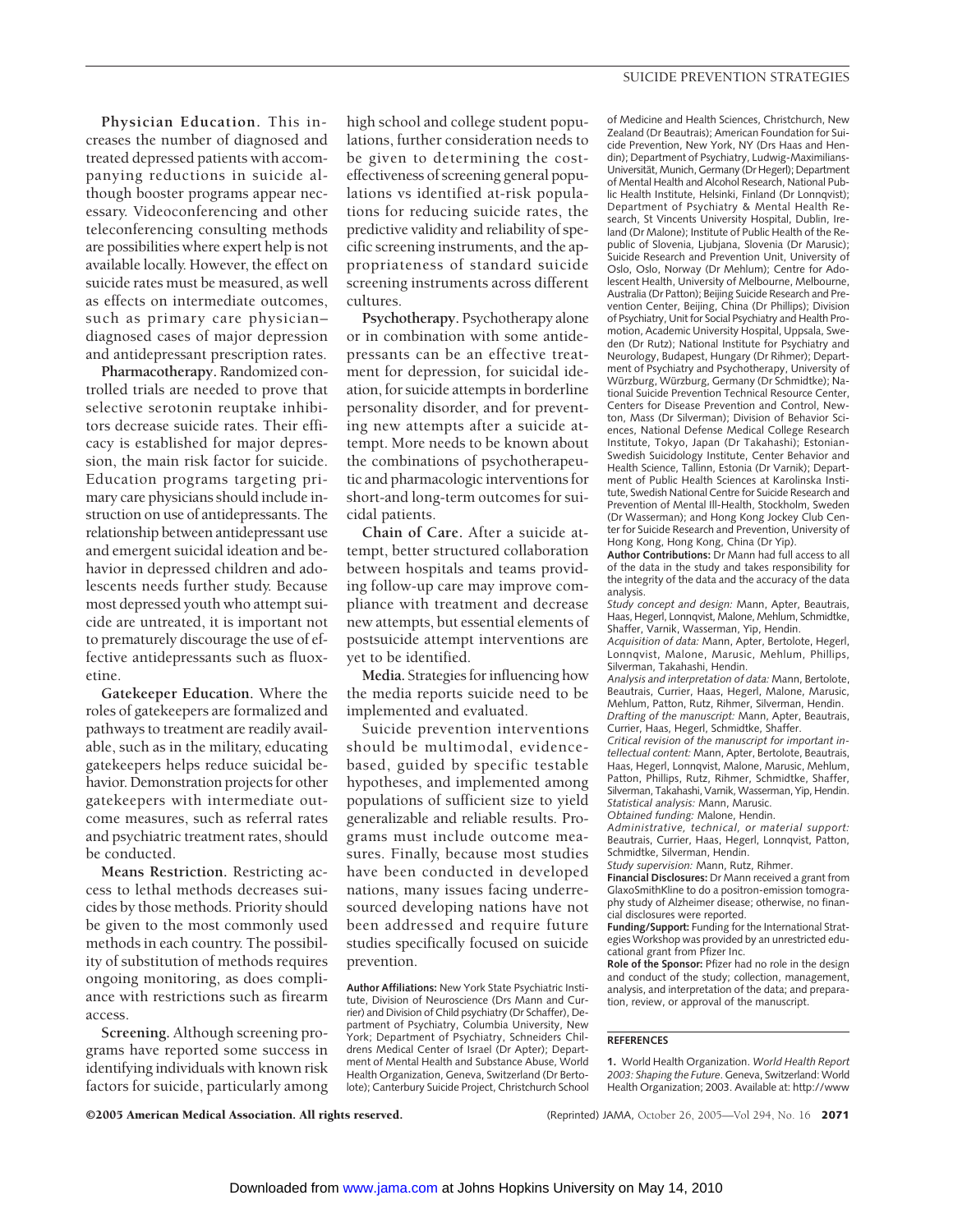.who.int/whr/2003/en/whr03\_en.pdf. Accessed January 2005.

**2.** World Health Organization. Country reports and charts Web page. Available at: http://www.who.int /mental\_health/prevention/suicide/country\_reports /en/index.html. Accessed January 2005.

**3.** Centers for Disease Control and Prevention. National Center for Health Statistics: self-inflicted injury/ suicide Web page. Available at: http://www.cdc.gov /nchs/fastats/suicide.htm. Accessed January 2005.

**4.** Kessler RC, Berglund P, Borges G, Nock M, Wang PS. Trends in suicide ideation, plans, gestures, and attempts in the United States, 1990-1992 to 2001-2003. *JAMA*. 2005;293:2487-2495.

**5.** Goldsmith SK, Pellmar TC, Kleinman AM, Bunney WE. *Reducing Suicide: A National Imperative*. Washington, DC: National Academies Press; 2002.

**6.** Mann JJ. A current perspective of suicide and attempted suicide. *Ann Intern Med*. 2002;136:302-311. **7.** Barraclough B, Bunch J, Nelson B, Sainsbury P. One hundred cases of suicide: clinical aspects. *Br J Psychiatry*. 1974;125:355-373.

**8.** Dorpat TL, Ripley HS. A study of suicide in the Seattle area. *Compr Psychiatry*. 1960;1:349-359.

**9.** Rich CL, Fowler RC, Fogarty LA, Young D. San Diego suicide study, III: relationships between diagnoses and stressors. *Arch Gen Psychiatry*. 1988;45:589-592. **10.** Robins E, Murphy GE, Wilkinson RH Jr, Gassner

S, Kayes J. Some clinical considerations in the prevention of suicide based on a study of 134 successful suicides. *Am J Public Health*. 1959;49:888-899.

**11.** Shaffer D, Gould MS, Fisher P, et al. Psychiatric diagnosis in child and adolescent suicide. *Arch Gen Psychiatry*. 1996;53:339-348.

**12.** Drake RE, Bartels SJ, Torrey WC. Suicide in schizophrenia: clinical approaches. In: Williams R, Dalby JT, eds. *Depression in Schizophrenics*. New York, NY: Plenum Press; 1989:171-186.

**13.** Brent DA, Johnson BA, Perper J, et al. Personality disorder, personality traits, impulsive violence, and completed suicide in adolescents. *J Am Acad Child Adolesc Psychiatry*. 1994;33:1080-1086.

**14.** Phillips MR, Yang G, Zhang Y, Wang L, Ji H, Zhou M. Risk factors for suicide in China: a national casecontrol psychological autopsy study. *Lancet*. 2002;360: 1728-1736.

**15.** Isometsä E, Henriksson M, Marttunen M, et al. Mental disorders in young and middle aged men who commit suicide. *BMJ*. 1995;310:1366-1367.

**16.** Bertolote JM, Fleischmann A, De Leo D, Wasserman D. Suicide and mental disorders: do we know enough? *Br J Psychiatry*. 2003;183:382-383.

**17.** Luoma JB, Martin CE, Pearson JL. Contact with mental health and primary care providers before suicide: a review of the evidence. *Am J Psychiatry*. 2002; 159:909-916.

**18.** Andersen UA, Andersen M, Rosholm JU, Gram LF. Contacts to the health care system prior to suicide: a comprehensive analysis using registers for general and psychiatric hospital admissions, contacts to general practitioners and practicing specialists and drug prescriptions. *Acta Psychiatr Scand*. 2000;102: 126-134.

**19.** Gunnell D, Saperia J, Ashby D. Selective serotonin reuptake inhibitors (SSRIs) and suicide in adults: meta-analysis of drug company data from placebo controlled, randomised controlled trials submitted to the MHRA's safety review. *BMJ*. 2005;330:385.

**20.** Fergusson D, Doucette S, Glass KC, et al. Association between suicide attempts and selective serotonin reuptake inhibitors: systematic review of randomised controlled trials. *BMJ*. 2005;330:396.

**21.** Khan A, Khan S, Kolts R, Brown WA. Suicide rates in clinical trials of SSRIs, other antidepressants, and placebo: analysis of FDA reports. *Am J Psychiatry*. 2003; 160:790-792.

**22.** Ploeg J, Ciliska D, Dobbins M, Hayward S, Thomas H, Underwood J. A systematic overview of adolescent suicide prevention programs. *Can J Public Health*. 1996;87:319-324.

**23.** Guo B, Harstall C. *Efficacy of Suicide Prevention Programs for Children and Youth*. Edmonton: Alberta Heritage Foundation for Medical Research; 2002. **24.** Pignone MP, Gaynes BN, Rushton JL, et al. Screening for depression in adults: a summary of the evidence for the US Preventive Services Task Force. *Ann Intern Med*. 2002;136:765-776.

**25.** Feightner J; Canadian Task Force on the Periodic Health Examination. *Canadian Guide to Clinical Preventive Health Care*. Ottawa, Ontario: Health Canada; 1994.

**26.** Gaynes BN, West SL, Ford CA, Frame P, Klein J, Lohr KN. Screening for suicide risk in adults: a summary of the evidence for the US Preventive Services Task Force. *Ann Intern Med*. 2004;140:822-835.

**27.** Gilbody S, Whitty P, Grimshaw J, Thomas R. Educational and organizational interventions to improve the management of depression in primary care: a systematic review. *JAMA*. 2003;289:3145-3151.

**28.** Hawton K, Townsend E, Arensman E, et al. Psychosocial versus pharmacological treatments for deliberate self harm. *Cochrane Database Syst Rev*. 2002: CD001764.

**29.** Aseltine RH Jr, DeMartino R. An outcome evaluation of the SOS Suicide Prevention Program. *Am J Public Health*. 2004;94:446-451.

**30.** Thompson C, Kinmonth AL, Stevens L, et al. Effects of a clinical-practice guideline and practicebased education on detection and outcome of depression in primary care: Hampshire Depression Project randomised controlled trial. *Lancet*. 2000;355:185-191. **31.** Bruce ML, Ten Have TR, Reynolds CF III, et al. Reducing suicidal ideation and depressive symptoms in depressed older primary care patients: a randomized controlled trial. *JAMA*. 2004;291:1081-1091.

**32.** Glick ID, Zaninelli R, Hsu C, et al. Patterns of concomitant psychotropic medication use during a 2-year study comparing clozapine and olanzapine for the prevention of suicidal behavior. *J Clin Psychiatry*. 2004; 65:679-685.

**33.** Meltzer HY, Alphs L, Green AI, et al. Clozapine treatment for suicidality in schizophrenia: International Suicide Prevention Trial (InterSePT). *Arch Gen Psychiatry*. 2003;60:82-91.

**34.** Thies-Flechtner K, Muller-Oerlinghausen B, Seibert W, Walther A, Greil W. Effect of prophylactic treatment on suicide risk in patients with major affective disorders: data from a randomized prospective trial. *Pharmacopsychiatry*. 1996;29:103-107.

**35.** Brown GK, Ten Have TR, Henriques GR, et al. Cognitive therapy for the prevention of suicide attempts: a randomized controlled trial. *JAMA*. 2005;294:563- 570.

**36.** Guthrie E, Kapur N, Mackway-Jones K, et al. Randomised controlled trial of brief psychological intervention after deliberate self poisoning. *BMJ*. 2001;323: 135-138.

**37.** Bateman A, Fonagy P. Treatment of borderline personality disorder with psychoanalytically oriented partial hospitalization: an 18-month follow-up. *Am J Psychiatry*. 2001;158:36-42.

**38.** Motto JA, Bostrom AG. A randomized controlled trial of postcrisis suicide prevention. *Psychiatr Serv*. 2001;52:828-833.

**39.** Cedereke M, Monti K, Ojehagen A. Telephone contact with patients in the year after a suicide attempt: does it affect treatment attendance and outcome? a randomised controlled study. *Eur Psychiatry*. 2002;17:82-91.

**40.** Allard R, Marshall M, Plante MC. Intensive follow-up does not decrease the risk of repeat suicide attempts. *Suicide Life Threat Behav*. 1992;22:303-314. **41.** Morgan HG, Jones EM, Owen JH. Secondary prevention of non-fatal deliberate self-harm: the green card study. *Br J Psychiatry*. 1993;163:111-112. **42.** Asarnow JR, Jaycox LH, Duan N, et al. Effectiveness of a quality improvement intervention for adolescent depression in primary care clinics: a randomized controlled trial. *JAMA*. 2005;293:311-319.

**43.** Orbach I, Bar-Joseph H. The impact of a suicide prevention program for adolescents on suicidal tendencies, hopelessness, ego identity, and coping. *Suicide Life Threat Behav*. 1993;23:120-129.

**44.** Eggert LL, Thompson EA, Herting JR, Nicholas LJ. Reducing suicide potential among high-risk youth: tests of a school-based prevention program. *Suicide Life Threat Behav*. 1995;25:276-296.

**45.** Thompson EA, Eggert LL, Randell BP, Pike KC. Evaluation of indicated suicide risk prevention approaches for potential high school dropouts. *Am J Public Health*. 2001;91:742-752.

**46.** Huey SJ Jr, Henggeler SW, Rowland MD, et al. Multisystemic therapy effects on attempted suicide by youths presenting psychiatric emergencies.*J Am Acad Child Adolesc Psychiatry*. 2004;43:183-190.

**47.** Rihmer Z, Belso N, Kalmar S. Antidepressants and suicide prevention in Hungary. *Acta Psychiatr Scand*. 2001;103:238-239.

**48.** Marusic A, Roskar S, Dernovsek M, et al. An attempt of suicide prevention: the Slovene Gotland Study. In: Program and abstracts of the 10th European Symposium on Suicide and Suicidal Behavior; August 2004; Copenhagen, Denmark.

**49.** Kelly C. The effects of depression awareness seminars on general practitioners knowledge of depressive illness. *Ulster Med J*. 1998;67:33-35.

**50.** Oyama H, Koida J, Sakashita T, Kudo K. Community-based prevention for suicide in elderly by depression screening and follow-up. *Community Ment Health J*. 2004;40:249-263.

**51.** Mann JJ, Hendin H, Rihmer Z, Kalmar S, Szanto J. Depression recognition and suicide prevention program in the region of Kiskunhalas, Hungary. Available at: http://www.hu.afsp.org/whats-new/hungary

.htm. Accessed January 2005. **52.** Knox KL, Litts DA, Talcott GW, Feig JC, Caine ED. Risk of suicide and related adverse outcomes after exposure to a suicide prevention programme in the US Air Force: cohort study. *BMJ*. 2003;327:1376-1378. **53.** Motto JA. Newspaper influence on suicide: a controlled study. *Arch Gen Psychiatry*. 1970;23:143-148. **54.** Loftin C, McDowall D, Wiersema B, Cottey TJ. Effects of restrictive licensing of handguns on homicide and suicide in the District of Columbia. *N Engl J Med*. 1991;325:1615-1620.

**55.** Hegerl U, Althaus D, Stefanek J. Public attitudes towards treatment of depression: effects of an information campaign. *Pharmacopsychiatry*. 2003;36: 288-291.

**56.** Jorm AF, Christensen H, Griffiths KM. The impact of beyondblue: the national depression initiative on the Australian public's recognition of depression and beliefs about treatments.*Aust N Z J Psychiatry*. 2005;39:248-254.

**57.** Paykel ES, Hart D, Priest RG. Changes in public attitudes to depression during the Defeat Depression Campaign. *Br J Psychiatry*. 1998;173:519-522.

**58.** Akroyd S, Wyllie J. *Impacts of National Media Campaign to Counter Stigma and Discrimination Associated with Mental Illness: Survey 4*. Wellington, New Zealand: New Zealand Ministry of Health; 2002. Publication 9-20-0004.

**59.** Lehfeld H, Althaus DA, Hegerl U, Ziervogel A, Niklewski G. Suicide attempts: results and experiences from the German Competency Network on Depression. *Adv Psychosom Med*. 2004;26:137-143. **60.** Naismith SL, Hickie IB, Scott EM, Davenport TA. Effects of mental health training and clinical audit on general practitioners' management of common mental disorders. *Med J Aust*. 2001;175(suppl):S42-S47. **61.** Hannaford PC, Thompson C, Simpson M. Evaluation of an educational programme to improve the recognition of psychological illness by general practitioners. *Br J Gen Pract*. 1996;46:333-337.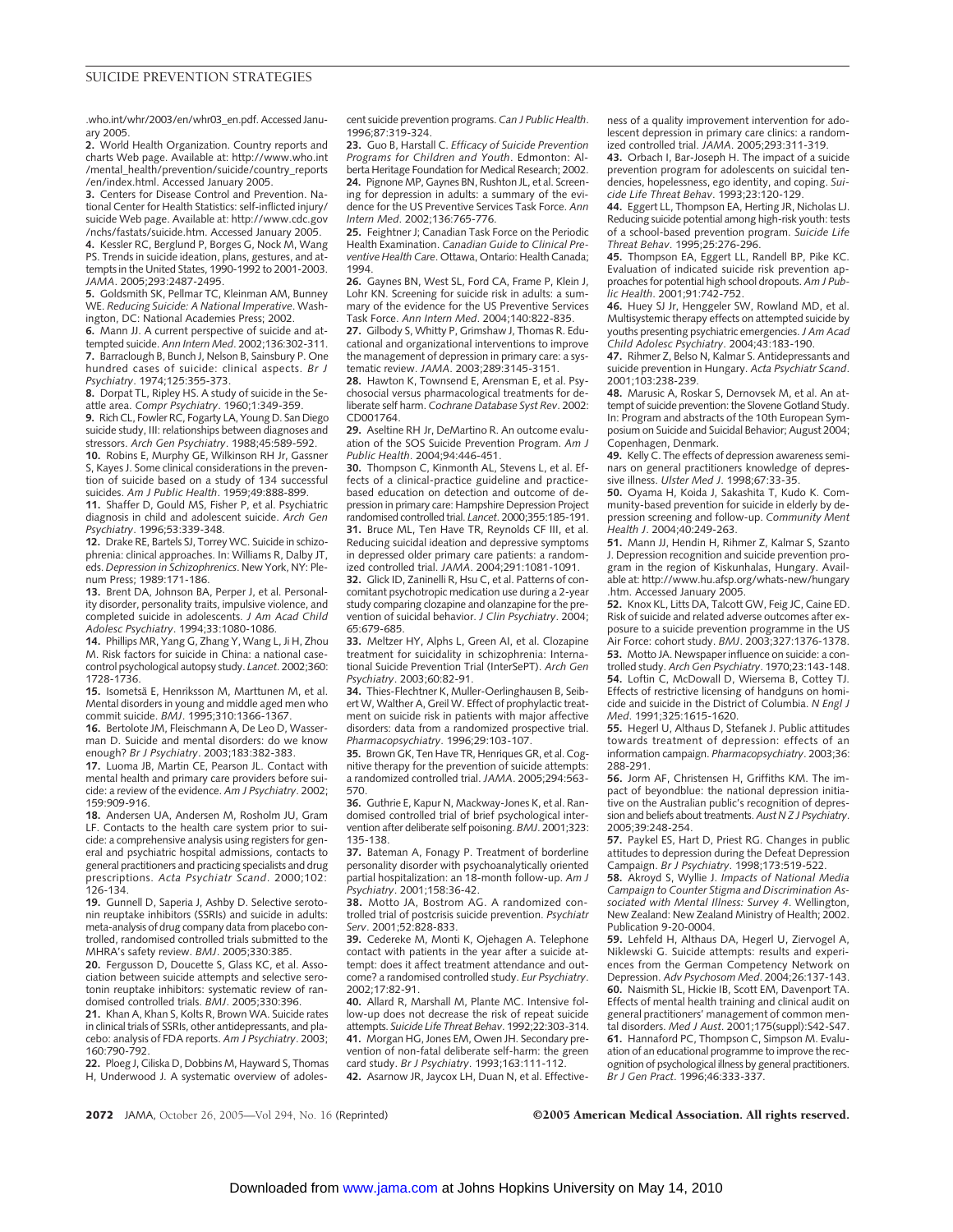**62.** Lin EH, Simon GE, Katzelnick DJ, Pearson SD. Does physician education on depression management improve treatment in primary care? *J Gen Intern Med*. 2001;16:614-619.

**63.** Valentini W, Levav I, Kohn R, et al. An educational training program for physicians for diagnosis and treatment of depression [in Portuguese]. *Rev Saude Publica*. 2004;38:522-528.

**64.** Pfaff JJ, Acres JG, McKelvey RS. Training general practitioners to recognise and respond to psychological distress and suicidal ideation in young people. *Med J Aust*. 2001;174:222-226.

**65.** Takahashi K, Naito H, Morita M, Suga R, Oguma T, Koizumi T. Suicide prevention for the elderly in Matsunoyama Town, Higashikubiki County, Niigata Prefecture: psychiatric care for elderly depression in the community [in Japanese]. *Seishin Shinkeigaku Zasshi*. 1998;100:469-485.

**66.** Rutz W, Von Knorring L, Wálinder J. Frequency of suicide on Gotland after systematic postgraduate education of general practitioners. *Acta Psychiatr Scand*. 1989;80:151-154.

**67.** Mehlum L, Schwebs R. Suicide prevention in the military: recent experiences in the Norwegian army. In: Program and abstracts of the 33rd International Congress on Military Medicine; June 25-30, 2000; Helsinki, Finland.

**68.** Dieserud G, Loeb M, Ekeberg O. Suicidal behavior in the municipality of Baerum, Norway: a 12-year prospective study of parasuicide and suicide. *Suicide Life Threat Behav*. 2000;30:61-73.

**69.** Aoun S. Deliberate self-harm in rural Western Australia: results of an intervention study. *Aust N Z J Ment Health Nurs*. 1999;8:65-73.

**70.** Rotheram-Borus MJ, Piacentini J, Cantwell C, Belin TR, Song J. The 18-month impact of an emergency room intervention for adolescent female suicide attempters. *J Consult Clin Psychol*. 2000;68: 1081-1093.

**71.** Etzersdorfer E, Sonneck G. Preventing suicide by influencing mass-media reporting: the Viennese experience 1980-1996. *Arch Suicide Res*. 1998;4:67-74. **72.** Bridges FS, Kunselman JC. Gun availability and use of guns for suicide, homicide, and murder in Canada. *Percept Mot Skills*. 2004;98:594-598.

**73.** Lester D, Leenaars A. Suicide rates in Canada before and after tightening firearm control laws. *Psychol Rep*. 1993;72:787-790.

**74.** Snowdon J, Harris L. Firearms suicides in Australia. *Med J Aust*. 1992;156:79-83.

**75.** Ludwig J, Cook PJ. Homicide and suicide rates associated with implementation of the Brady Handgun Violence Prevention Act. *JAMA*. 2000;284:585-591. **76.** Ohberg A, Lonnqvist J, Sarna S, Vuori E, Penttila A. Trends and availability of suicide methods in Finland: proposals for restrictive measures. *Br J Psychiatry*. 1995;166:35-43.

**77.** Bowles J. Suicide in Western Samoa: an example of a suicide prevention program in a developing country. In: Diekstra R, Gulbinat R, De Leo D, Kienhorst I, eds. *Preventive Strategies on Suicide*. Leiden, the Netherlands: Brill; 1995.

**78.** Carrington PJ. Gender, gun control, suicide and homicide in Canada. *Arch Suicide Res*. 1999;5:71-75. **79.** Kreitman N. The coal gas story: United Kingdom suicide rates, 1960-71. *Br J Prev Soc Med*. 1976;30: 86-93.

**80.** Lester D. The effect of the detoxification of domestic gas in Switzerland on the suicide rate. *Acta Psychiatr Scand*. 1990;82:383-384.

**81.** Gunnell D, Middleton N, Frankel S. Method availability and the prevention of suicide: a re-analysis of secular trends in England and Wales 1950-1975. *Soc Psychiatry Psychiatr Epidemiol*. 2000;35:437-443. **82.** Crome P. The toxicity of drugs used for suicide.

*Acta Psychiatr Scand Suppl*. 1993;371:33-37. **83.** Nielsen AS, Nielsen B. Pattern of choice in prepa-

ration of attempted suicide by poisoning with par-

ticular reference to changes in the pattern of prescriptions [in Dutch]. *Ugeskr Laeger*. 1992;154:1972-1976. **84.** Yamasawa K, Nishimukai H, Ohbora Y, Inoue K. A statistical study of suicides through intoxication. *Acta Med Leg Soc (Liege)*. 1980;30:187-192.

**85.** Hawton K. United Kingdom legislation on pack sizes of analgesics: background, rationale, and effects on suicide and deliberate self-harm. *Suicide Life Threat Behav*. 2002;32:223-229.

**86.** McClure GM. Changes in suicide in England and Wales, 1960-1997. *Br J Psychiatry*. 2000;176:64-67. **87.** Kelly S, Bunting J. Trends in suicide in England and Wales, 1982-96. *Popul Trends*. Summer 1998:29-41. **88.** Shelef M. Unanticipated benefits of automotive emission control: reduction in fatalities by motor vehicle exhaust gas. *Sci Total Environ*. 1994;146-147: 93-101.

**89.** Carlsten A, Waern M, Ekedahl A, Ranstam J. Antidepressant medication and suicide in Sweden. *Pharmacoepidemiol Drug Saf*. 2001;10:525-530.

**90.** Beautrais AL. Effectiveness of barriers at suicide jumping sites: a case study. *Aust N Z J Psychiatry*. 2001; 35:557-562.

**91.** Gibbons RD, Hur K, Bhaumik DK, Mann JJ. The relationship between antidepressant medication use and rate of suicide. *Arch Gen Psychiatry*. 2005;65:165- 172.

**92.** Olfson M, Shaffer D, Marcus SC, Greenberg T. Relationship between antidepressant medication treatment and suicide in adolescents. *Arch Gen Psychiatry*. 2003;60:978-982.

**93.** Hall WD, Mant A, Mitchell PB, Rendle VA, Hickie IB, McManus P. Association between antidepressant prescribing and suicide in Australia, 1991-2000: trend analysis. *BMJ*. 2003;326:1008.

**94.** Helgason T, Tomasson H, Zoega T. Antidepressants and public health in Iceland: time series analysis of national data. *Br J Psychiatry*. 2004;184:157-162. **95.** Takahashi Y. *Amidst a Sharp Increase of Suicide: Suicide in Japan*. Tokyo, Japan: *Kokoro no Kagaku (Nihon Hyoron-sha).* 1999;88:2-10.

**96.** Guaiana G, Andretta M, Corbari L, et al. Antidepressant drug consumption and public health indicators in Italy, 1955 to 2000.*J Clin Psychiatry*. 2005;66: 750-755.

**97.** Simon GE, Savarino J, Operskalski B, Wang PS. Suicide risk during antidepressant treatment. *Am J Psychiatry*. In press.

**98.** Valuck RJ, Libby AM, Sills MR, Giese AA, Allen RR. Antidepressant treatment and risk of suicide attempt by adolescents with major depressive disorder: a propensity-adjusted retrospective cohort study. *CNS Drugs*. 2004;18:1119-1132.

**99.** Ludwig J, Marcotte DE. Anti-depressants, suicide, and drug regulation.*J Policy Anal Manage*. 2005; 24:249-272.

**100.** Cantor CH, Slater PJ. The impact of firearm control legislation on suicide in Queensland: preliminary findings. *Med J Aust*. 1995;162:583-585.

**101.** Whitlock FA. Suicide in Brisbane, 1956 to 1973: the drug-death epidemic. *Med J Aust*. 1975;1:737-743. **102.** Lester D. Effects of detoxification of domestic gas on suicide in the Netherlands. *Psychol Rep*. 1991; 68:202.

**103.** Wiedenmann A, Weyerer S. The impact of availability, attraction and lethality of suicide methods on suicide rates in Germany. *Acta Psychiatr Scand*. 1993; 88:364-368.

**104.** Lester D. The effects of detoxification of domestic gas on suicide in the United States. *Am J Public Health*. 1990;80:80-81.

**105.** Oliver RG, Hetzel BS. Rise and fall of suicide rates in Australia: relation to sedative availability. *Med J Aust*. 1972;2:919-923.

**106.** Retterstol N. Norwegian data on death due to overdose of antidepressants. *Acta Psychiatr Scand*. 1989;80(suppl 354):61-68.

**107.** Carlsten A, Allebeck P, Brandt L. Are suicide rates

in Sweden associated with changes in the prescribing of medicines? *Acta Psychiatr Scand*. 1996;94:94-100. **108.** Mott JA, Wolfe MI, Alverson CJ, et al. National vehicle emissions policies and practices and declining US carbon monoxide-related mortality. *JAMA*. 2002; 288:988-995.

**109.** Kapur S, Mieczkowski T, Mann JJ. Antidepressant medications and the relative risk of suicide attempt and suicide. *JAMA*. 1992;268:3441-3445.

**110.** Wasserman D, Varnik A. Suicide-preventive effects of perestroika in the former USSR: the role of alcohol restriction. *Acta Psychiatr Scand Suppl*. 1998; 394:1-4.

**111.** Lester D. Effect of changing alcohol laws in Iceland on suicide rates. *Psychol Rep*. 1999;84(3 pt 2): 1158.

**112.** Phillips B, Ball C, Sackett D, et al. Levels of evidence and grades of recommendation Web page. Oxford, England: Oxford Centre for Evidence-Based Medicine; 1998. Available at: http://www.cebm.net /levels\_of\_evidence.asp. Accessed July 2005.

**113.** Hickie I. Can we reduce the burden of depression? the Australian experience with beyondblue: the national depression initiative. *Australas Psychiatry*. 2004;12(suppl):S38-S46.

**114.** Gould MS, Greenberg T, Velting DM, Shaffer D. Youth suicide risk and preventive interventions: a review of the past 10 years. *J Am Acad Child Adolesc Psychiatry*. 2003;42:386-405.

**115.** Burns JM, Patton GC. Preventive interventions for youth suicide: a risk factor-based approach. *Aust N Z J Psychiatry*. 2000;34:388-407.

**116.** Hirschfeld RMA, Keller M, Panico S, et al. The National Depressive and Manic-Depressive Association consensus statement on the undertreatment of depression. *JAMA*. 1997;277:333-340.

**117.** Goldman LS, Nielsen NH, Champion HC. Awareness, diagnosis, and treatment of depression. *J Gen Intern Med*. 1999;14:569-580.

**118.** Rutz W. Preventing suicide and premature death by education and treatment.*J Affect Disord*. 2001;62: 123-129.

**119.** Shaffer D, Scott M, Wilcox H, et al. The Columbia Suicide Screen: validity and reliability of a screen for youth suicide and depression.*J Am Acad Child Adolesc Psychiatry*. 2004;43:71-79.

**120.** Cauffman E. A statewide screening of mental health symptoms among juvenile offenders in detention.*J Am Acad Child Adolesc Psychiatry*. 2004; 43:430-439.

**121.** Joiner TE Jr, Pfaff JJ, Acres JG. A brief screening tool for suicidal symptoms in adolescents and young adults in general health settings: reliability and validity data from the Australian National General Practice Youth Suicide Prevention Project. *Behav Res Ther*. 2002;40:471-481.

**122.** Scott M, Shaffer D, Wilcox H. The Columbia suicide screen: does screening identify new teens at risk? Presented at the American Academy of Child and Adolescent Psychiatry; October 21, 2004; Washington, DC. **123.** Gould MS, Marrocco FA, Kleinman M, et al. Evaluating iatrogenic risk of youth suicide screening programs: a randomized controlled trial.*JAMA*. 2005; 293:1635-1643.

**124.** Henriksson S, Boethius G, Isacsson G. Suicides are seldom prescribed antidepressants: findings from a prospective prescription database in Jamtland county, Sweden, 1985-95. *Acta Psychiatr Scand*. 2001;103: 301-306.

**125.** Lonnqvist JK, Henriksson MM, Isometsa ET, et al. Mental disorders and suicide prevention. *Psychiatry Clin Neurosci*. 1995;49(suppl 1):S111-S116.

**126.** Coyle JT, Pine DS, Charney DS, et al. Depression and bipolar support alliance consensus statement on the unmet needs in diagnosis and treatment of mood disorders in children and adolescents. *J Am Acad Child Adolesc Psychiatry*. 2003;42:1494-1503. 127. Oquendo MA, Kamali M, Ellis SP, et al. Adequacy